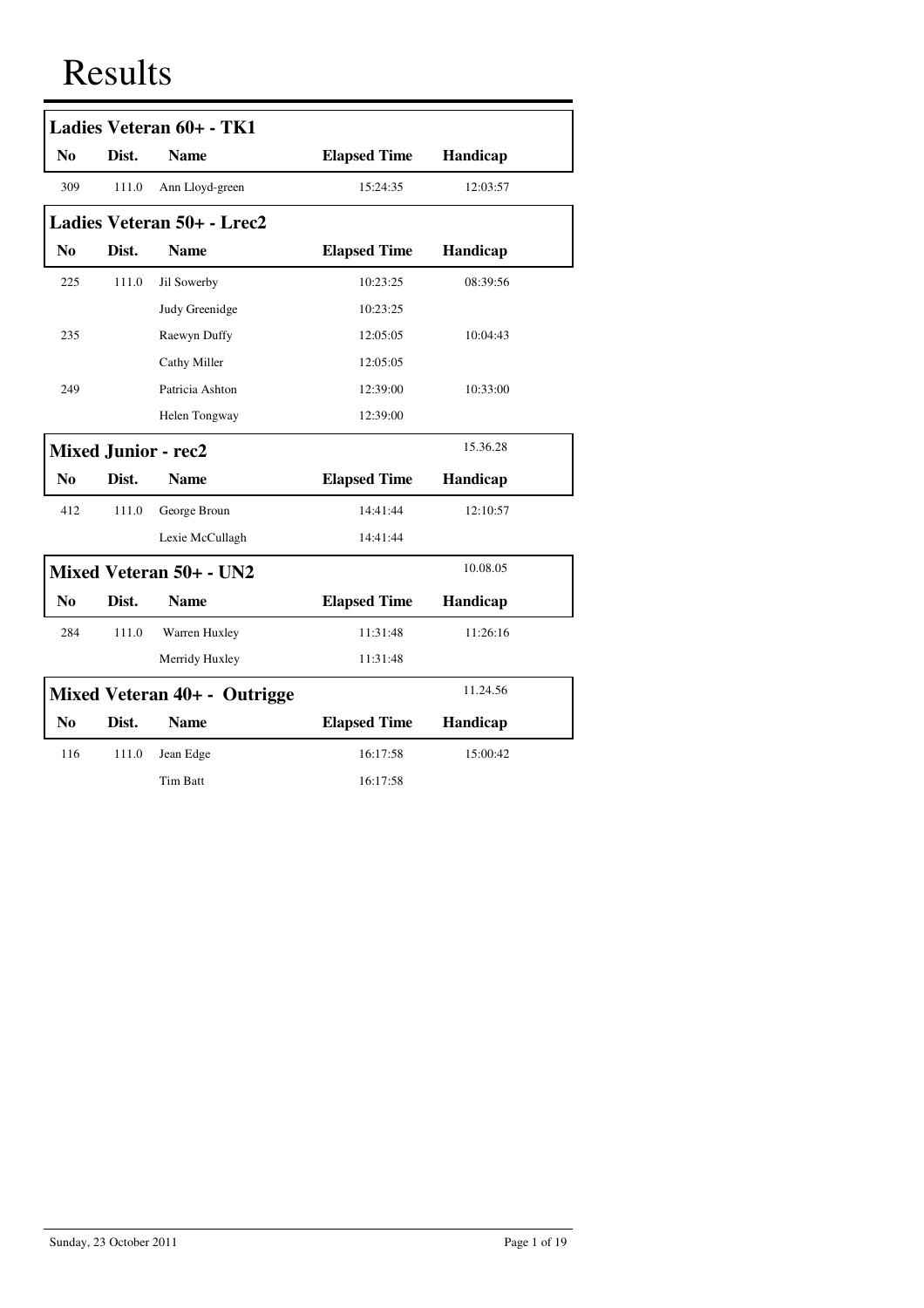| <b>Ocean Racing Skis</b> |       |                         |                     |          |  |
|--------------------------|-------|-------------------------|---------------------|----------|--|
| N <sub>0</sub>           | Dist. | <b>Name</b>             | <b>Elapsed Time</b> | Handicap |  |
| 398                      | 111.0 | Simon Stenhouse         | 09:08:15            | 10:03:37 |  |
| 184                      |       | Robert Chant            | 09:22:31            | 10:19:20 |  |
| 420                      |       | Glen Orchard            | 10:02:35            | 11:03:27 |  |
| 379                      |       | Nathan Haythorpe        | 10:15:16            | 11:17:25 |  |
| 238                      |       | Scott Hunter            | 10:27:33            | 11:30:56 |  |
| 349                      |       | Tim Barrett             | 11:05:15            | 12:12:26 |  |
| 389                      |       | John Summers            | 12:53:05            | 14:11:10 |  |
| 394                      |       | Stan Dickson            | 12:53:05            |          |  |
| 423                      |       | Greg Watkins            | 12:53:05            |          |  |
| 191                      |       | Gordon Burns            | 12:59:41            | 14:18:26 |  |
| 229                      |       | Tom Hick                | 13:00:39            | 14:19:30 |  |
| 363                      |       | Andrew O'Meally         | 13:20:25            | 14:41:16 |  |
| 213                      |       | Rachelle Irving         | 13:25:29            | 14:46:50 |  |
| 308                      |       | Mike Rowland            | 13:25:29            |          |  |
| 117                      |       | Marty Holden            | 13:42:01            | 15:05:02 |  |
| 380                      |       | Greg Keen               | 13:42:01            |          |  |
| 312                      |       | Geoff Collett           | 13:55:09            | 15:19:30 |  |
| 393                      |       | Claire Hosegood         | 14:30:18            | 15:58:12 |  |
| 279                      |       | Duncan Burns            | 14:40:59            | 16:09:58 |  |
| 326                      | 77.0  | Wenceslaus van Lint     | 12:45:00            |          |  |
| 248                      | 65.0  | Neal Connelly           | 06:53:00            |          |  |
| 339                      | 31.2  | Guy Creber              | 05:31:00            |          |  |
| <b>Stand up</b>          |       |                         |                     | 15.30.18 |  |
| No                       | Dist. | <b>Name</b>             | <b>Elapsed Time</b> | Handicap |  |
| 147                      | 111.0 | Cameron McKay           | 15:32:30            | 11:57:06 |  |
| 300                      |       | Lanee Beashel           | 15:52:47            | 12:12:41 |  |
|                          |       | Mens veteran 60+ - Srec |                     |          |  |
| N <sub>0</sub>           | Dist. | <b>Name</b>             | <b>Elapsed Time</b> | Handicap |  |
| 164                      | 111.0 | Roy Phillips            | 17:26:00            | 14:48:03 |  |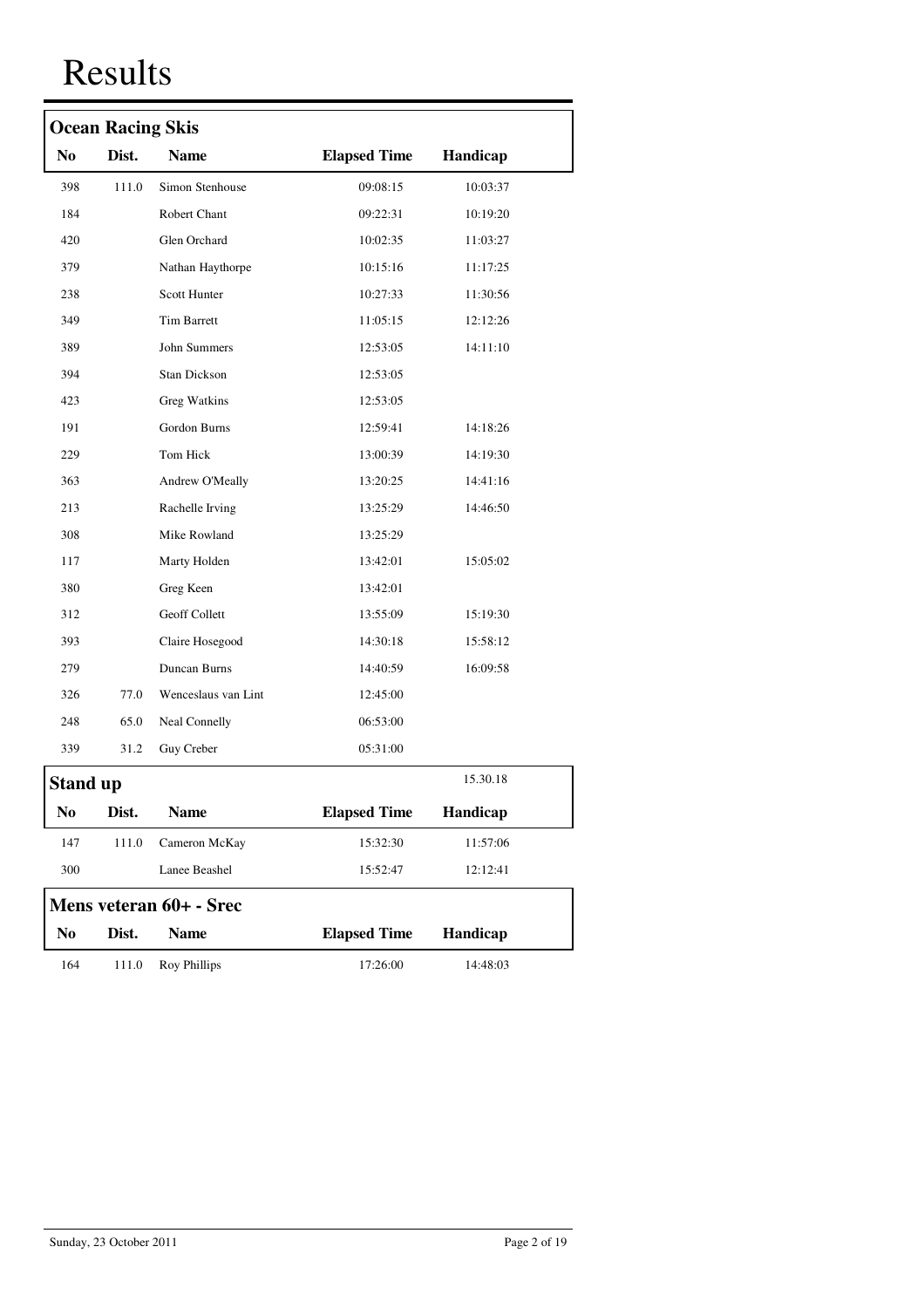|                | <b>Brooklyn or Bust</b> |                            |                     | 0.00     |
|----------------|-------------------------|----------------------------|---------------------|----------|
| N <sub>0</sub> | Dist.                   | <b>Name</b>                | <b>Elapsed Time</b> | Handicap |
| 190            | 111.0                   | Chris Mason                | 10:15:11            | 00:00:00 |
| 185            |                         | <b>Stuart Myers</b>        | 10:30:58            |          |
| 198            |                         | Peter Jacobsen             | 10:43:44            |          |
| 387            |                         | Andrew Bourke              | 10:49:20            |          |
| 432            |                         | Mark Goddard               | 11:17:15            |          |
| 204            |                         | <b>Timothy Harrington</b>  | 11:43:55            |          |
| 205            |                         | James Harrington           | 11:43:55            |          |
| 373            |                         | Paul O'Neill               | 11:47:04            |          |
| 428            |                         | Warren Keegan              | 12:08:07            |          |
| 232            |                         | Tim Hayes                  | 12:20:10            |          |
| 233            |                         | Liam Jackson               | 12:20:11            |          |
| 168            |                         | Peter Shearman             | 12:22:50            |          |
| 330            |                         | <b>Christopher Benness</b> | 12:22:50            |          |
| 392            |                         | Dean Butler                | 12:26:35            |          |
| 353            |                         | Wayne Dillon               | 12:50:03            |          |
| 295            |                         | Geoff Forward              | 12:54:35            |          |
| 113            |                         | Andrew Benoit              | 12:54:36            |          |
| 346            |                         | David Fisher               | 12:56:25            |          |
| 101            |                         | John Duffy                 | 12:56:28            |          |
| 134            |                         | Chris Thompson             | 12:56:35            |          |
| 144            |                         | <b>Bradley Mark Butler</b> | 13:11:28            |          |
| 396            |                         | <b>Steve Morrison</b>      | 13:29:30            |          |
| 267            |                         | Dean Neilson               | 13:29:45            |          |
| 445            |                         | Phillip Anderson           | 13:29:46            |          |
| 285            |                         | Rob Hueston                | 13:29:47            |          |
| 197            |                         | Justin Ryan                | 13:34:30            |          |
| 409            |                         | Will Caldwell              | 13:42:22            |          |
| 317            |                         | Peter Moran                | 13:45:06            |          |
| 348            |                         | Andrew Rodgers             | 13:47:52            |          |
| 243            |                         | Darren Kable               | 13:48:51            |          |
| 436            |                         | David Peddley              | 13:51:56            |          |
| 182            |                         | Darren Almond              | 13:54:28            |          |
| 203            |                         | David heywook              | 14:02:12            |          |
| 304            |                         | Mark Glendenning           | 14:04:50            |          |
| 297            |                         | Peter Tillett              | 14:15:42            |          |
| 280            |                         | Paul Hickman               | 14:28:41            |          |
| 132            |                         | Simon Lee                  | 14:29:59            |          |
| 450            |                         | Derek Leslie               | 14:32:54            |          |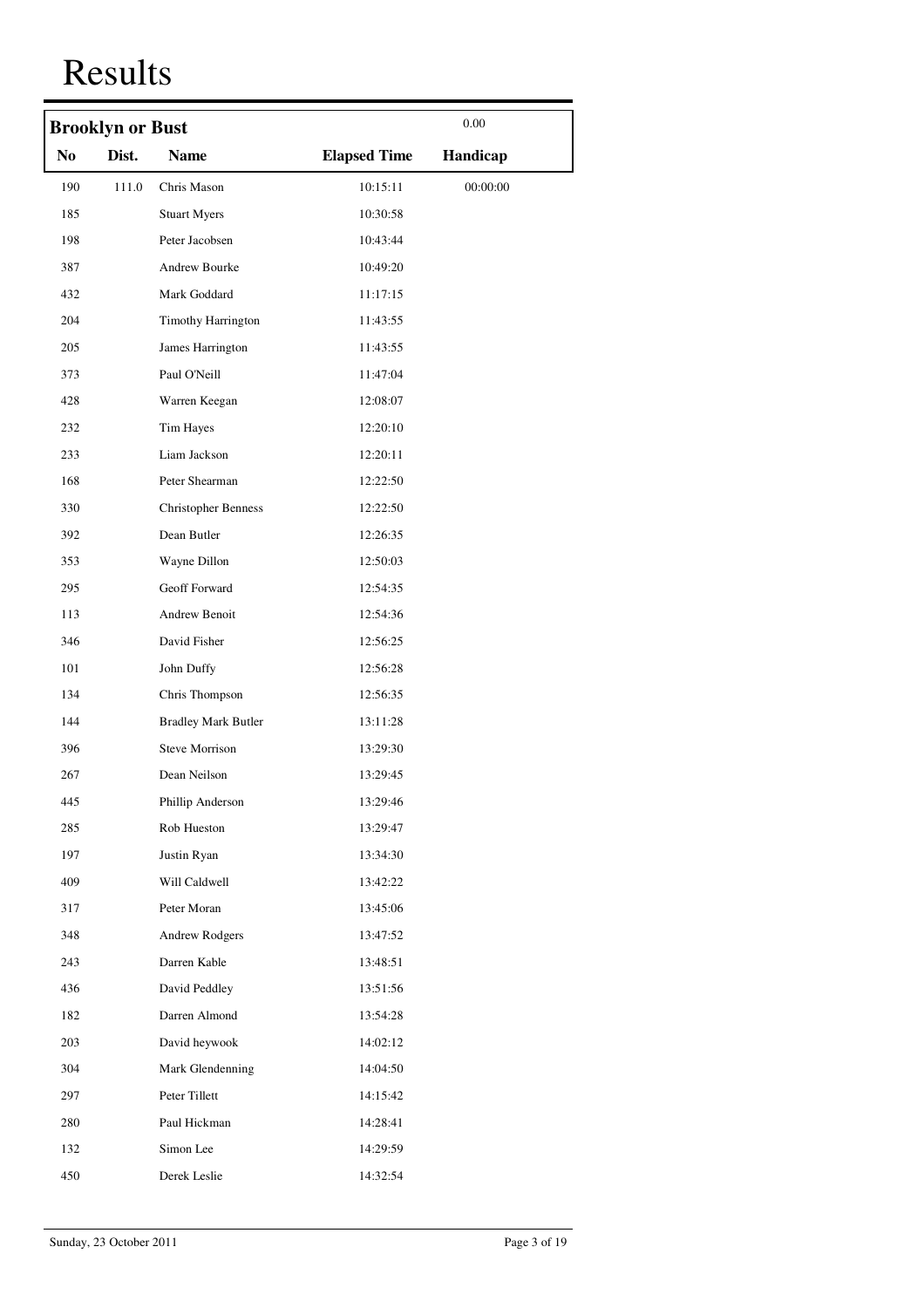| 216 | 111.0 | Jason Wilson                | 14:40:01 | 00:00:00 |
|-----|-------|-----------------------------|----------|----------|
| 109 |       | Terry Winder                | 14:41:46 |          |
| 100 |       | Kent Heazlett               | 14:45:44 |          |
| 328 |       | Stephen Bignill             | 14:56:28 |          |
| 345 |       | Peter Mannow                | 15:01:34 |          |
| 305 |       | Peter Kemp                  | 15:18:41 |          |
| 361 |       | Christopher Richards-Murray | 15:18:44 |          |
| 157 |       | Christopher Zinon           | 15:21:33 |          |
| 336 |       | Andrew Knight               | 15:23:50 |          |
| 338 |       | Andrew Gebicki              | 15:23:50 |          |
| 422 |       | Graham West                 | 15:24:32 |          |
| 383 |       | Marcel Martinelli           | 15:35:42 |          |
| 112 |       | Alfred Osborne              | 15:40:37 |          |
| 415 |       | <b>Mark Watters</b>         | 15:49:08 |          |
| 219 |       | Aaron Meadows               | 15:56:59 |          |
| 310 |       | Ron Sheather                | 16:14:50 |          |
| 311 |       | Greg Howick                 | 16:14:53 |          |
| 125 |       | Peter Corbet                | 16:15:26 |          |
| 274 |       | Leslie McInnes              | 16:19:31 |          |
| 278 |       | <b>Matthew Grace</b>        | 16:42:49 |          |
| 400 |       | William Warrick             | 16:43:14 |          |
| 433 |       | Paul Bateman                | 16:43:26 |          |
| 368 |       | Andrew Kucyper              | 16:46:12 |          |
| 371 |       | Melissa Hanley              | 16:53:14 |          |
| 453 |       | John Malone                 | 16:53:34 |          |
| 442 |       | Paul Bourne                 | 16:54:39 |          |
| 129 |       | Nathan Lane                 | 16:58:28 |          |
| 287 |       | Simon Trembath              | 17:09:11 |          |
| 217 |       | Peter Brennan               | 17:21:50 |          |
| 388 |       | Mark Grimmond               | 17:22:05 |          |
| 241 |       | David Ogle                  | 17:22:07 |          |
| 272 |       | David Moloney               | 17:34:43 |          |
| 276 |       | Colin Henstock              | 17:34:43 |          |
| 316 |       | Rosi Winn                   | 17:47:44 |          |
| 127 |       | Ned Stephenson              | 17:50:00 |          |
| 102 |       | Tanya Manwaring             | 17:59:35 |          |
| 131 |       | Paul Grummett               | 18:07:41 |          |
| 126 |       | Michael Stelzer             | 18:07:49 |          |
| 325 |       | Roger White                 | 18:29:43 |          |
| 402 |       | Alastair Morris             | 18:41:56 |          |
| 130 | 98.5  | Simon Lewer                 | 17:45:00 |          |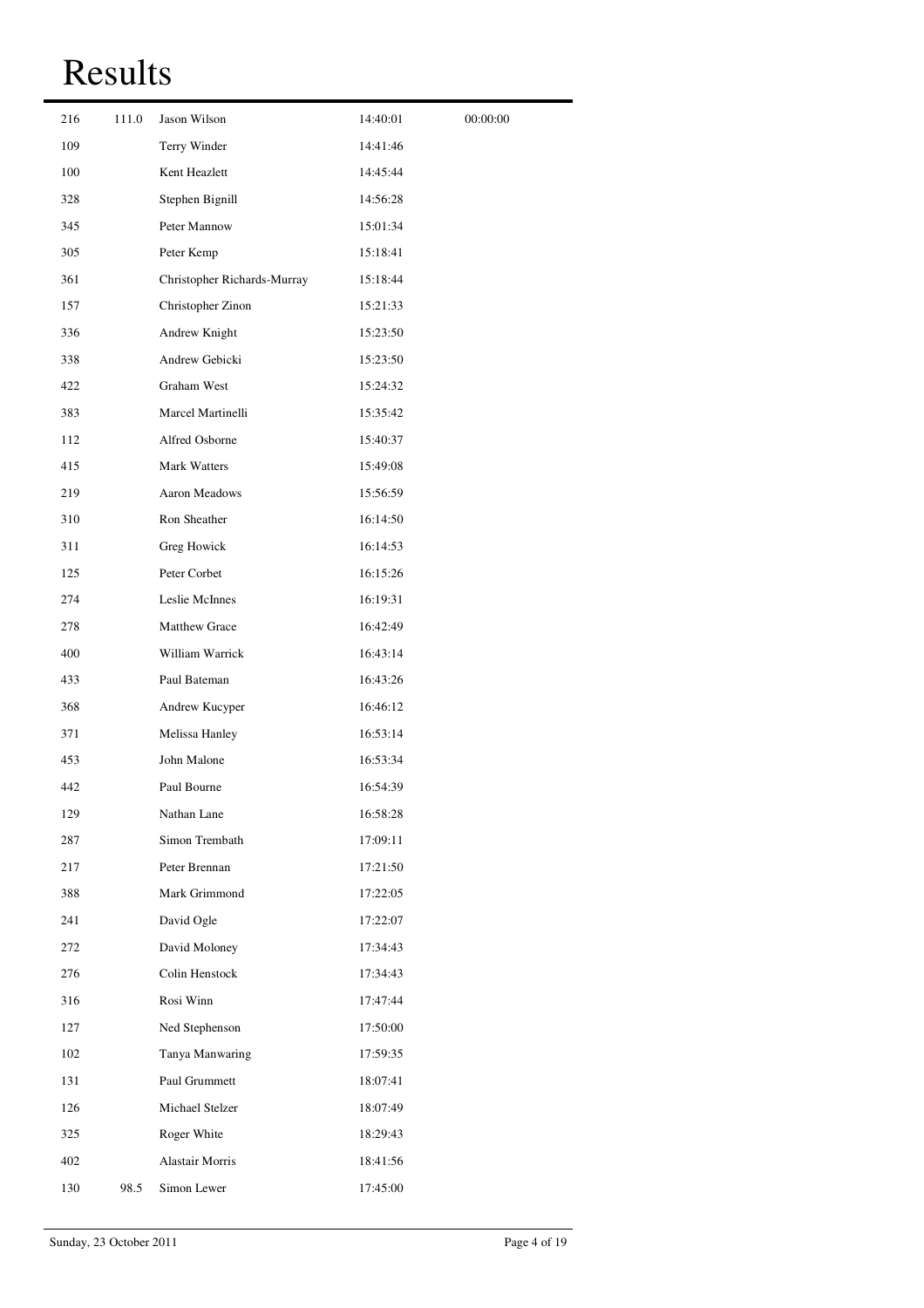| 169 | 77.0 | Sam Crisafulli        | 14:30:00 |
|-----|------|-----------------------|----------|
| 179 |      | Richard Bishop        | 14:30:00 |
| 206 | 65.0 | Paul Dart             | 07:50:00 |
| 194 |      | Sandy Beard           | 07:55:00 |
| 227 |      | Richard Lindsay       | 07:55:00 |
| 158 |      | Jason Barker          | 10:08:00 |
| 406 |      | <b>Brendan Miller</b> | 10:10:00 |
| 208 |      | Pieter Grey           | 10:45:00 |
| 207 |      | Andrew Whitehead      | 11:02:00 |
| 427 | 31.2 | Michael Keegan        | 04:54:00 |
| 105 |      | Kevin Coulson         | 04:56:00 |
| 289 |      | Eliot Harper          | 04:57:00 |
| 240 |      | Philip Corben         | 05:28:00 |
| 446 |      | Matthew Dargaville    | 06:06:00 |
| 153 |      | Allan Keith           | 06:20:00 |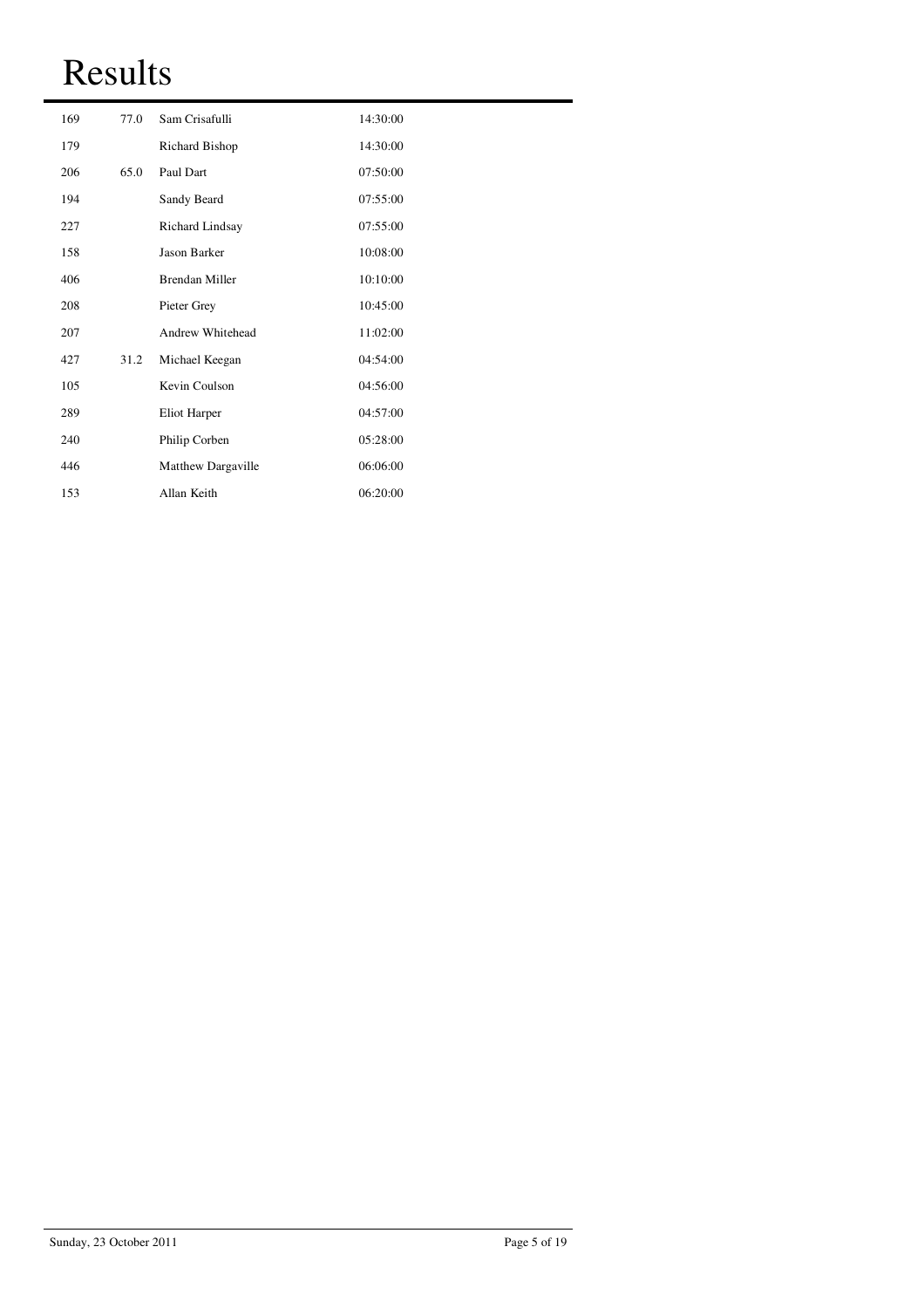|                | <b>Brooklyn or Bust 2</b> |                      |                     | 0.00     |
|----------------|---------------------------|----------------------|---------------------|----------|
| N <sub>0</sub> | Dist.                     | <b>Name</b>          | <b>Elapsed Time</b> | Handicap |
| 230            | 111.0                     | Peter Grantham       | 09:22:11            | 00:00:00 |
|                |                           | Mark Kenna           | 09:22:11            |          |
| 372            |                           | Craig Mason          | 09:36:02            |          |
|                |                           | Chris Quirk          | 09:36:02            |          |
| 146            |                           | Craig Badings        | 09:56:42            |          |
|                |                           | Peter Fitzgerald     | 09:56:42            |          |
| 307            |                           | Hayden Wallace       | 11:23:35            |          |
|                |                           | Alan Conwell         | 11:23:35            |          |
| 149            |                           | Sean Sparks          | 12:20:16            |          |
|                |                           | David Albert         | 12:20:16            |          |
| 344            |                           | Lisa Healey          | 12:23:50            |          |
|                |                           | Neville Bradshaw     | 12:23:50            |          |
| 314            |                           | Archie Campbell      | 12:26:20            |          |
|                |                           | Cameron Banks        | 12:26:20            |          |
| 452            |                           | Clare McArthur       | 12:33:34            |          |
|                |                           | Adrian Goodwin       | 12:33:34            |          |
| 255            |                           | Samuel Potter        | 12:40:45            |          |
|                |                           | Sam Findlay          | 12:40:45            |          |
| 183            |                           | Rowland Jones        | 12:56:25            |          |
|                |                           | Greg Archibald       | 12:56:25            |          |
| 332            |                           | <b>Timothy Stern</b> | 13:07:05            |          |
|                |                           | Ronald Molnar        | 13:07:05            |          |
| 438            |                           | <b>Emily Rozee</b>   | 13:07:07            |          |
|                |                           | Bevan Dowd           | 13:07:07            |          |
| 231            |                           | John Towns           | 13:09:30            |          |
|                |                           | Glenn Davey          | 13:09:30            |          |
| 404            |                           | Geoff Allen          | 13:40:45            |          |
|                |                           | Nick Allen           | 13:40:45            |          |
| 106            |                           | Tony Wood            | 13:44:47            |          |
|                |                           | Colin Roden          | 13:44:47            |          |
| 162            |                           | Raphael Kwa          | 13:45:04            |          |
|                |                           | Lachlan Kwa          | 13:45:04            |          |
| 319            |                           | Levi Broughton-Rouse | 13:53:49            |          |
|                |                           | Matt Bollinger       | 13:53:49            |          |
| 268            |                           | Michael New          | 14:15:27            |          |
|                |                           | Carl Duggan          | 14:15:27            |          |
| 376            |                           | Ron Fussell          | 14:15:30            |          |
|                |                           | Michelle Fussell     | 14:15:30            |          |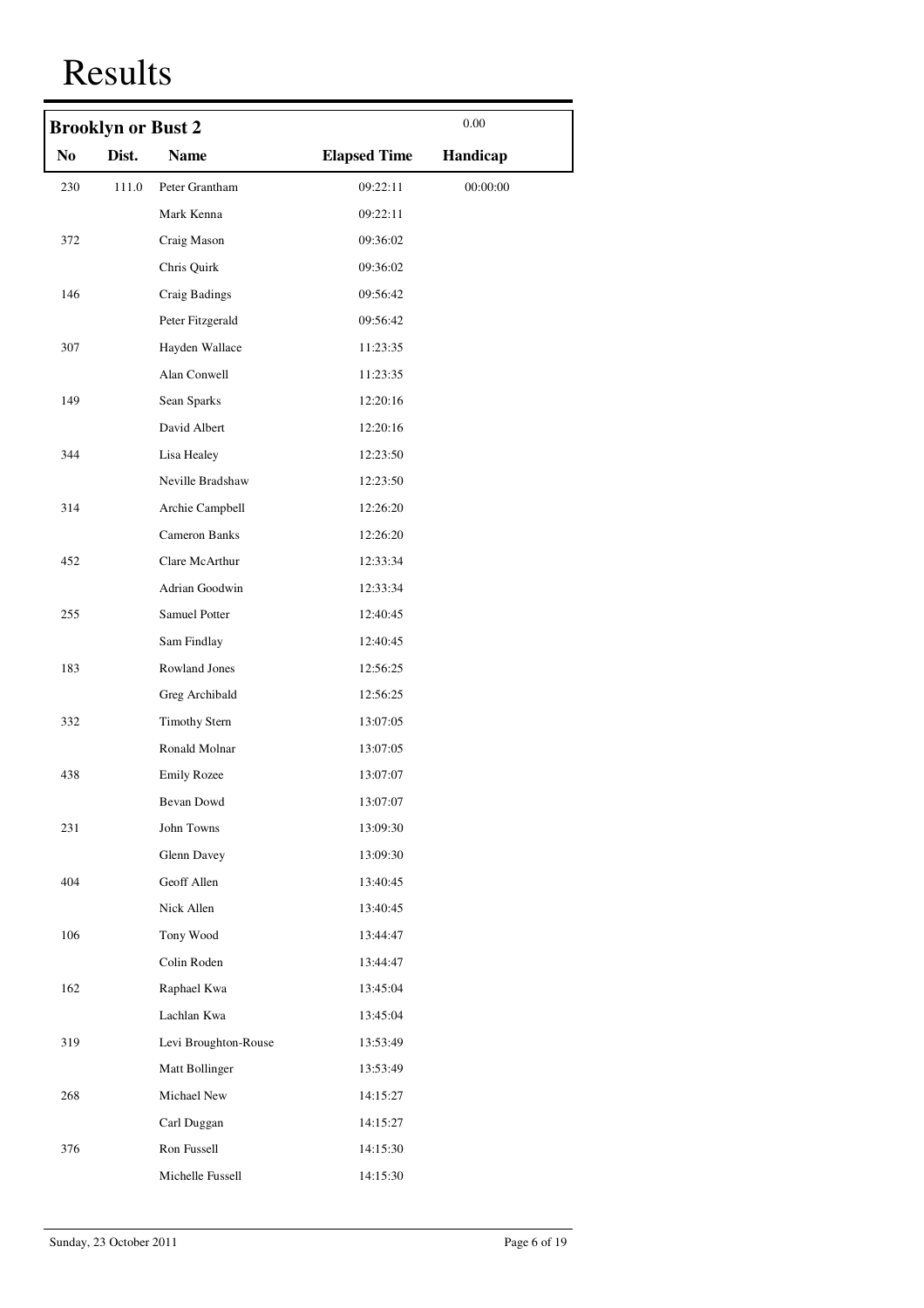| 245 | 111.0 | Kenji Ogawa            | 14:26:14 | 00:00:00 |
|-----|-------|------------------------|----------|----------|
|     |       | Magnus Heywood         | 14:26:14 |          |
| 257 |       | Ling Ling Tsai         | 14:26:45 |          |
|     |       | Chau Duong             | 14:26:45 |          |
| 210 |       | Mike Finnegan          | 14:30:55 |          |
|     |       | John Davis             | 14:30:55 |          |
| 137 |       | David Bachmayer        | 14:42:56 |          |
|     |       | Roy Baskin             | 14:42:56 |          |
| 408 |       | Tiernan May            | 14:46:43 |          |
|     |       | Joseph May             | 14:46:43 |          |
| 331 |       | Nicholas Wokker        | 14:49:03 |          |
|     |       | Eric Wokker            | 14:49:03 |          |
| 384 |       | Mark Langford          | 14:51:08 |          |
|     |       | Will Ryan              | 14:51:08 |          |
| 115 |       | Mark Pellow            | 15:21:33 |          |
|     |       | Paul Jackson           | 15:21:33 |          |
| 258 |       | Benjamin Wilkinson     | 15:22:58 |          |
|     |       | Michael Vincent        | 15:22:58 |          |
|     |       | Christopher Butt       | 15:22:58 |          |
|     |       | Matthew Clark          | 15:22:58 |          |
|     |       | John Vincent           | 15:22:58 |          |
| 403 |       | Samuel Notley          | 15:29:05 |          |
|     |       | Timothy Wheaton        | 15:29:05 |          |
| 171 |       | Liam Baker             | 15:40:24 |          |
|     |       | Ian Baker              | 15:40:24 |          |
| 254 |       | Jared Aylward          | 15:43:34 |          |
|     |       | Hayden Nichols         | 15:43:34 |          |
| 439 |       | Chris Schulz           | 15:47:05 |          |
|     |       | Jeremy Callaghan       | 15:47:05 |          |
| 263 |       | John Coombs            | 15:49:37 |          |
|     |       | James Livesey          | 15:49:37 |          |
| 264 |       | <b>Tyler Steer</b>     | 15:58:23 |          |
|     |       | Nicholas Tenison       | 15:58:23 |          |
| 211 |       | Pete Crawford          | 16:11:47 |          |
|     |       | Petrina Crawford       | 16:11:47 |          |
| 139 |       | Nathan Cassie          | 16:21:32 |          |
|     |       | <b>Steven Ramsey</b>   | 16:21:32 |          |
| 195 |       | Warren Bretag          | 16:34:47 |          |
|     |       | Mark Bretag            | 16:34:47 |          |
| 357 |       | <b>Bruin Hutchings</b> | 16:36:37 |          |
|     |       | Wade Hudson            | 16:36:37 |          |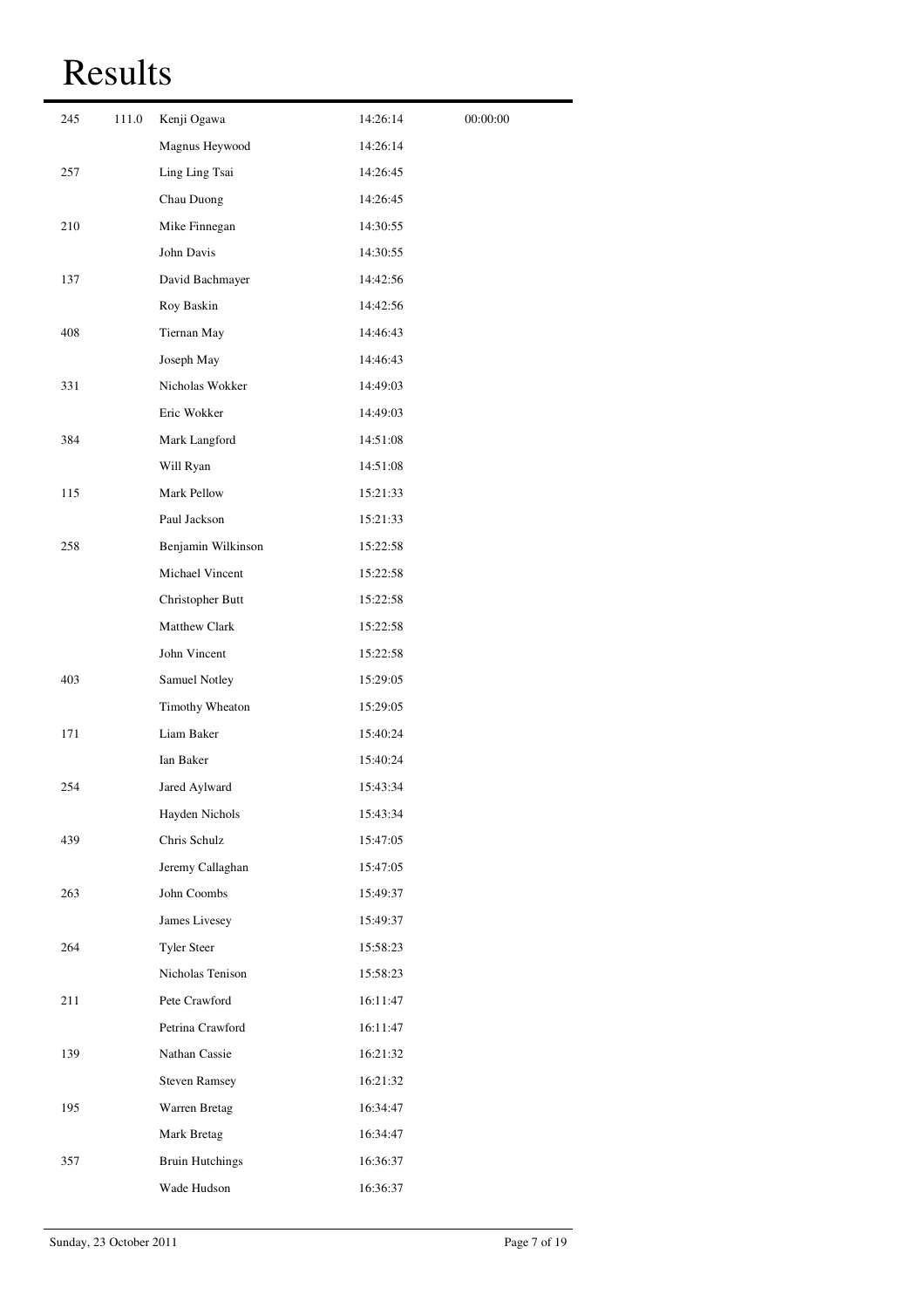| 399 | 111.0 | David Dowe             | 16:39:31 | 00:00:00 |
|-----|-------|------------------------|----------|----------|
|     |       | Peter Prendergast      | 16:39:31 |          |
| 152 |       | John Fitzgerald        | 16:40:14 |          |
|     |       | Kellie McKay           | 16:40:14 |          |
| 350 |       | Amelia Hall            | 16:48:00 |          |
|     |       | Benny Reyne            | 16:48:00 |          |
| 226 |       | Matthew Clifford       | 16:50:53 |          |
|     |       | Ian Nicholas           | 16:50:53 |          |
| 355 |       | Matthew West           | 16:58:30 |          |
|     |       | James Botfield         | 16:58:30 |          |
| 360 |       | Morgan Chau            | 17:04:56 |          |
|     |       | Joshua Van der Eyk     | 17:04:56 |          |
| 181 |       | Judith Dykes           | 17:04:58 |          |
|     |       | Sue McClelland         | 17:04:58 |          |
|     |       | Carol Taylor           | 17:04:58 |          |
|     |       | Angela Aston           | 17:04:58 |          |
|     |       | Liz Trenam             | 17:04:58 |          |
|     |       | Christine Mitchell     | 17:04:58 |          |
|     |       | <b>Tracey Bowne</b>    | 17:04:58 |          |
| 256 |       | Sam Chaffey            | 17:08:06 |          |
|     |       | James Peek             | 17:08:06 |          |
| 253 |       | Stephen Strickland     | 17:08:43 |          |
|     |       | Karthik Venkatesh      | 17:08:43 |          |
| 390 |       | Barbara McGrath        | 17:12:16 |          |
|     |       | Roger Price            | 17:12:16 |          |
| 294 |       | Kate Cooper            | 17:17:44 |          |
|     |       | Anthony Beirne         | 17:17:44 |          |
| 359 |       | <b>Adrian Brereton</b> | 17:21:03 |          |
|     |       | Scott Rankin           | 17:21:03 |          |
| 220 |       | Tom Gilbert            | 17:21:24 |          |
|     |       | Samuel Kaar            | 17:21:24 |          |
| 187 |       | Graeme Booker          | 17:36:35 |          |
|     |       | Alan Michie            | 17:36:35 |          |
| 352 |       | Benjamin Ward          | 17:40:57 |          |
|     |       | Chris Finn             | 17:40:57 |          |
| 259 |       | Richard Tjahjono       | 17:45:31 |          |
|     |       | Jared Jue Ying Yeo     | 17:45:31 |          |
| 358 |       | Erin Thomson           | 17:48:52 |          |
|     |       | William Pepper         | 17:48:52 |          |
| 356 |       | <b>Andrew Duver</b>    | 17:57:28 |          |
|     |       | Abigail Fenner         | 17:57:28 |          |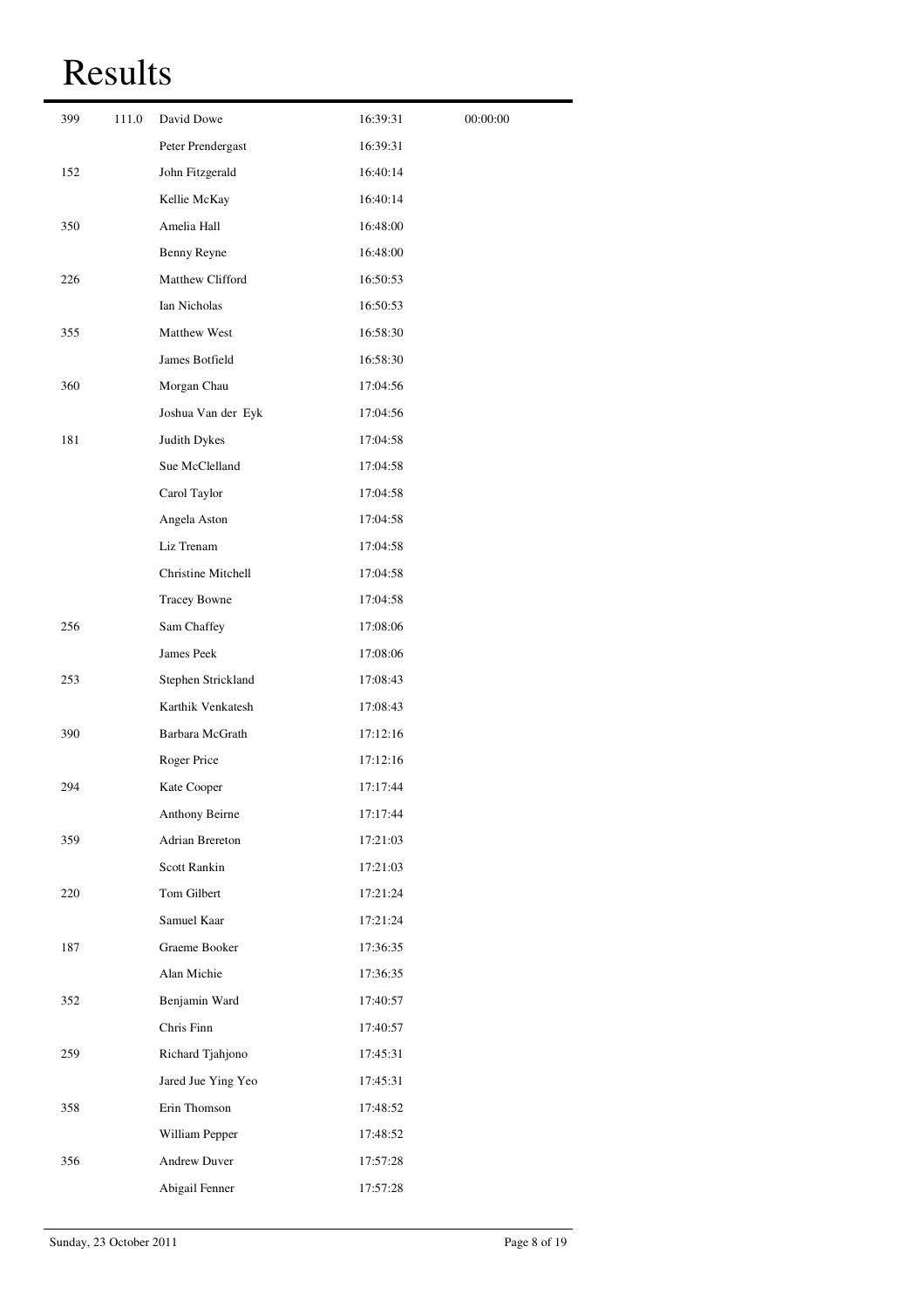| 354                   | 111.0 | Matt Godman             | 17:57:34            | 00:00:00 |  |
|-----------------------|-------|-------------------------|---------------------|----------|--|
|                       |       | Stephanie Low           | 17:57:34            |          |  |
| 221                   |       | Robert Gilbert          | 18:00:14            |          |  |
|                       |       | Andrew Kaar             | 18:00:14            |          |  |
| 251                   | 77.0  | Nick Giordano           | 14:00:00            |          |  |
|                       |       | Sophie Holland          | 14:00:00            |          |  |
| 260                   |       | Charlie Rohwer          | 14:00:00            |          |  |
|                       |       | Callum Barnes           | 14:00:00            |          |  |
| 262                   |       | Andrew McGrath          | 14:00:00            |          |  |
|                       |       | Tom Falvey              | 14:00:00            |          |  |
| 351                   |       | Matthew Velcich         | 14:00:00            |          |  |
|                       |       | Thomas Mitchell         | 14:00:00            |          |  |
| 250                   | 71.0  | Jennifer Ko             | 13:33:00            |          |  |
|                       |       | Steohanie Duvenage      | 13:33:00            |          |  |
| 161                   | 65.0  | Lance Brooks            | 09:40:00            |          |  |
|                       |       | Michael Weaver          | 09:40:00            |          |  |
| 385                   | 31.2  | Christine King          | 04:31:00            |          |  |
|                       |       | Phillip Newton          | 04:31:00            |          |  |
| 170                   |       | Paul Carr               | 04:55:00            |          |  |
|                       |       | Mark Ezzy               | 04:55:00            |          |  |
| 155                   |       | John Morrison           | 06:00:00            |          |  |
|                       |       | Graham Small            | 06:00:00            |          |  |
| 425                   | 26.2  | Thomas Dufty            | 04:37:00            |          |  |
|                       |       | Jamie Mackintosh        | 04:37:00            |          |  |
| 313                   |       | <b>Chantelle Sarkis</b> | 05:34:00            |          |  |
|                       |       | Brenna Sarkis           | 05:34:00            |          |  |
| Open - C1             |       |                         |                     | 10.07.17 |  |
| N <sub>0</sub>        | Dist. | <b>Name</b>             | <b>Elapsed Time</b> | Handicap |  |
| 212                   | 111.0 | Christopher Alexandrou  | 17:59:47            | 17:11:12 |  |
| Open - C <sub>2</sub> |       |                         |                     | 9.18.15  |  |
| N <sub>0</sub>        | Dist. | <b>Name</b>             | <b>Elapsed Time</b> | Handicap |  |
| 448                   | 111.0 | <b>Steve Harmer</b>     | 12:20:25            | 12:29:18 |  |
|                       |       | John Harmer             | 12:20:25            |          |  |
| 123                   |       | Travis Frenay           | 17:52:45            | 18:05:37 |  |
|                       |       | Sean Smith              | 17:52:45            |          |  |
|                       |       | Mens Veteran 40+ - DRR  |                     | 9.41.16  |  |
| N <sub>0</sub>        | Dist. | <b>Name</b>             | <b>Elapsed Time</b> | Handicap |  |
| 443                   | 111.0 | Gordon McLardy          | 15:53:39            | 14:39:16 |  |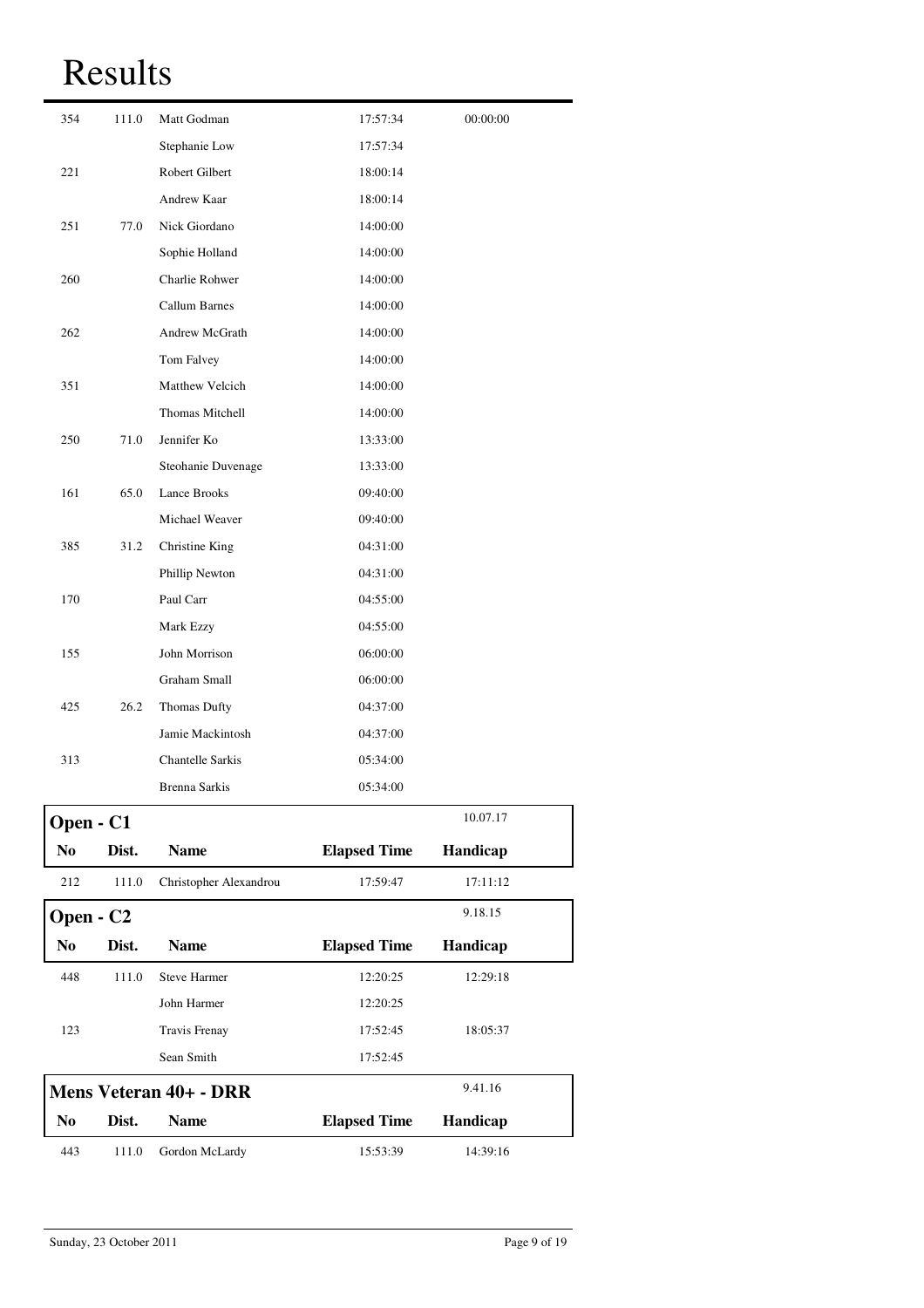| 13.06.45<br>Mens Veteran 60+ - DRR |                         |                         |                     |          |  |
|------------------------------------|-------------------------|-------------------------|---------------------|----------|--|
| N <sub>0</sub>                     | Dist.                   | <b>Name</b>             | <b>Elapsed Time</b> | Handicap |  |
| 340                                | 111.0                   | Brian Lyon              | 15:50:18            | 13:51:31 |  |
|                                    | <b>Ladies Open - K1</b> |                         |                     | 9.56.08  |  |
| N <sub>0</sub>                     | Dist.                   | <b>Name</b>             | <b>Elapsed Time</b> | Handicap |  |
| 329                                | 111.0                   | Jackie Ryan             | 12:58:03            | 12:30:02 |  |
|                                    |                         | Ladies Veteran 40+ - K1 |                     | 11.19.34 |  |
| No                                 | Dist.                   | <b>Name</b>             | <b>Elapsed Time</b> | Handicap |  |
| 192                                | 111.0                   | Gaye Hatfield           | 13:02:45            | 12:08:44 |  |
| Open - K1                          |                         |                         |                     | 8.29.28  |  |
| N <sub>0</sub>                     | Dist.                   | <b>Name</b>             | <b>Elapsed Time</b> | Handicap |  |
| 237                                | 111.0                   | Brendan O'Sullivan      | 12:44:39            | 14:17:10 |  |
| Mens Veteran 40+ - K1              |                         |                         | 8.30.09             |          |  |
| N <sub>0</sub>                     | Dist.                   | <b>Name</b>             | <b>Elapsed Time</b> | Handicap |  |
| 133                                | 111.0                   | Jonathan Papalia        | 11:44:24            | 12:46:23 |  |
| Open - K4                          |                         |                         |                     | 7.11.07  |  |
| N <sub>0</sub>                     | Dist.                   | <b>Name</b>             | <b>Elapsed Time</b> | Handicap |  |
| 343                                | 111.0                   | Michael Smith           | 08:42:42            | 11:14:17 |  |
|                                    |                         | Greg Thompson           | 08:42:42            |          |  |
|                                    |                         | Jared Thompson          | 08:42:42            |          |  |
|                                    |                         | Ben Thompson            | 08:42:42            |          |  |
| 111                                |                         | James Terpening         | 13:00:52            | 16:47:19 |  |
|                                    |                         | Mardi Barnes            | 13:00:52            |          |  |
|                                    |                         | <b>Richard Andrews</b>  | 13:00:52            |          |  |
|                                    |                         | <b>Richard Barnes</b>   | 13:00:52            |          |  |
|                                    |                         | Mens Veteran 40+ - K4   |                     | 7.52.05  |  |
| N <sub>0</sub>                     | Dist.                   | <b>Name</b>             | <b>Elapsed Time</b> | Handicap |  |
| 271                                | 111.0                   | Gareth Baker            | 09:18:20            | 11:39:02 |  |
|                                    |                         | John Thearle            | 09:18:20            |          |  |
|                                    |                         | <b>Andrew Mathers</b>   | 09:18:20            |          |  |
|                                    |                         | Jeremy Spear            | 09:18:20            |          |  |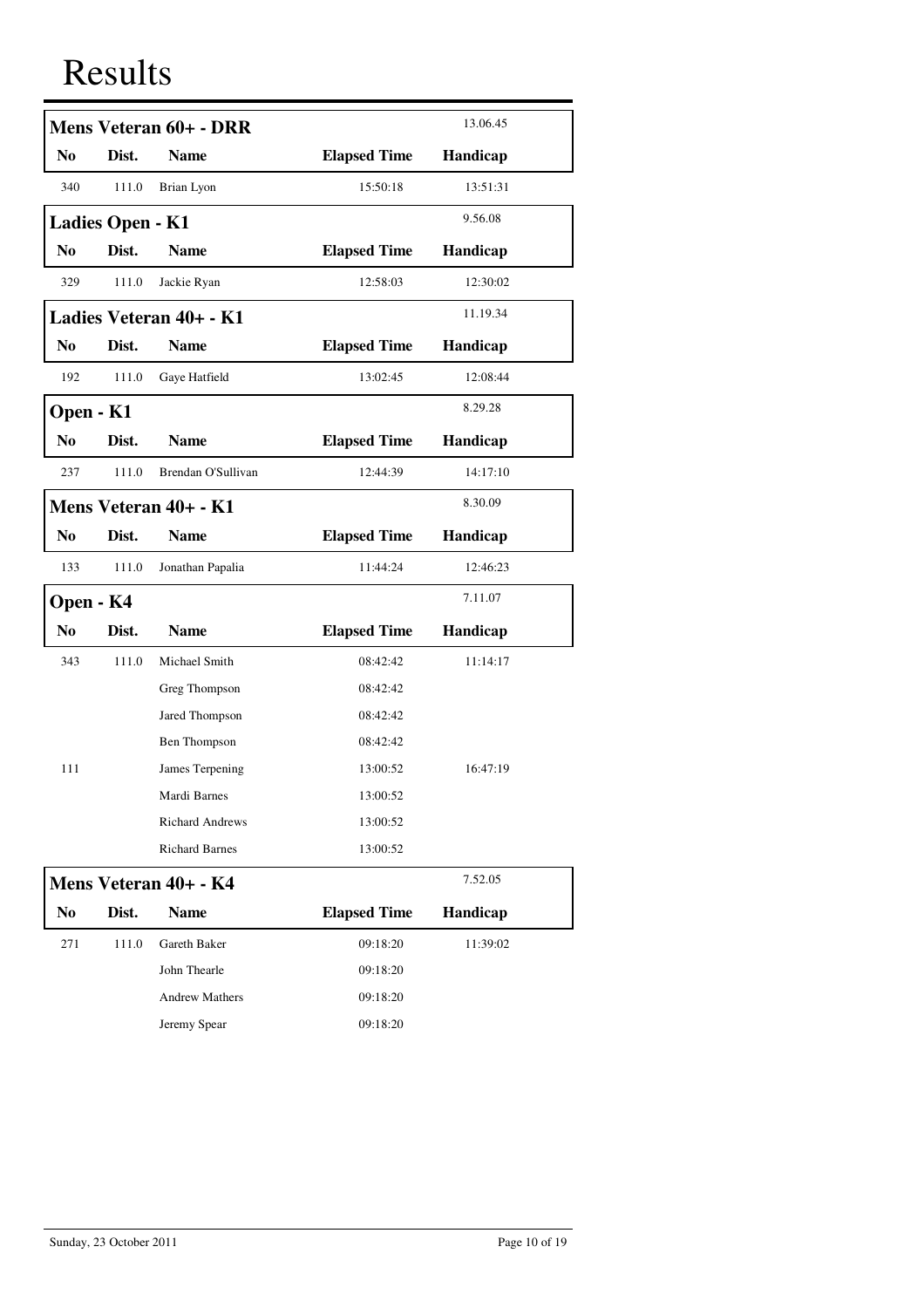|                |                    | Mens Veteran 50+ - K4        |                     | 9.25.20  |
|----------------|--------------------|------------------------------|---------------------|----------|
| No             | Dist.              | <b>Name</b>                  | <b>Elapsed Time</b> | Handicap |
| 167            | 111.0              | Paul Carter                  | 08:37:05            | 10:27:13 |
|                |                    | Peter White                  | 08:37:05            |          |
|                |                    | Greg Smith                   | 08:37:05            |          |
|                |                    | Stephen Brett                | 08:37:05            |          |
|                |                    | <b>Ladies Junior - LREC2</b> |                     |          |
| No             | Dist.              | <b>Name</b>                  | <b>Elapsed Time</b> | Handicap |
| 411            | 111.0              | Imogen Crothers              | 16:40:31            | 13:44:26 |
|                |                    | Olivia Pointing              | 16:40:31            |          |
| 410            |                    | Freyja Lacey                 | 17:13:24            | 14:11:31 |
|                |                    | Rachel Angus                 | 17:13:24            |          |
|                | <b>Open -LREC2</b> |                              |                     | 8.45.12  |
| N <sub>0</sub> | Dist.              | <b>Name</b>                  | <b>Elapsed Time</b> | Handicap |
| 118            | 111.0              | <b>Bob Turner</b>            | 09:05:30            | 09:43:41 |
|                |                    | Jason Cooper                 | 09:05:30            |          |
| 382            |                    | Phillip Wishart              | 12:00:18            | 12:50:43 |
|                |                    | Craig Hunter                 | 12:00:18            |          |
| 114            |                    | Kelby Cheyne                 | 14:04:03            | 15:03:08 |
|                |                    | Aaron Steward                | 14:04:03            |          |
| 424            |                    | Peter Holt                   | 16:35:33            | 17:45:14 |
|                |                    | Mens Veteran 40+ - LREC2     |                     | 8.49.59  |
| N <sub>0</sub> | Dist.              | <b>Name</b>                  | <b>Elapsed Time</b> | Handicap |
| 103            |                    | 111.0 Jack Ward              | 08:59:10            | 09:19:07 |
|                |                    | Mick Carroll                 | 08:59:10            |          |
| 451            |                    | Gordon Schoffl               | 08:59:10            |          |
| 381            |                    | Geoff Holloway               | 10:04:50            | 10:27:13 |
|                |                    | Darren Keen                  | 10:04:50            |          |
| 440            |                    | <b>Bruce Dailey</b>          | 10:06:34            | 10:29:01 |
|                |                    | Urs Mader                    | 10:06:34            |          |
| 303            |                    | Darren Williams              | 11:24:04            | 11:49:23 |
|                |                    | Mark O'Hara                  | 11:24:04            |          |
| 275            |                    | Phil Smith                   | 14:14:18            | 14:45:55 |
|                |                    | Bernie Fitzpatrick           | 14:14:18            |          |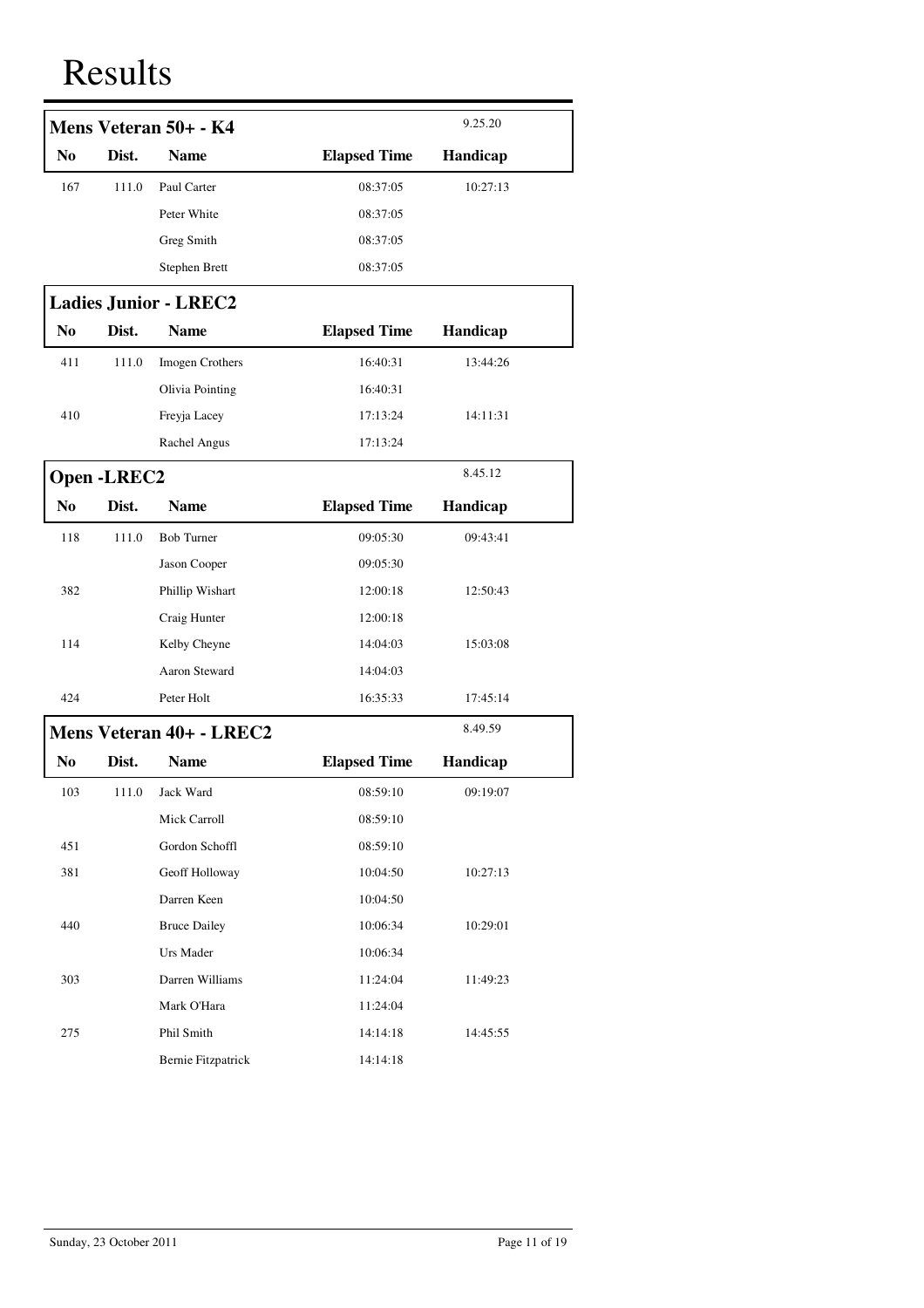|                                     |       | Mens Veteran 50+ - LREC2         |                     | 9.04.35  |
|-------------------------------------|-------|----------------------------------|---------------------|----------|
| N <sub>0</sub>                      | Dist. | <b>Name</b>                      | <b>Elapsed Time</b> | Handicap |
| 223                                 | 111.0 | Philip Arnold                    | 10:53:05            | 10:56:21 |
|                                     |       | Ross Dennis                      | 10:53:05            |          |
| 193                                 |       | <b>Brian Allen</b>               | 12:38:05            | 12:41:52 |
|                                     |       | <b>Bill Forrester</b>            | 12:38:05            |          |
| 108                                 |       | Phillip Rowe                     | 14:23:56            | 14:28:15 |
|                                     |       | Chris Allen                      | 14:23:56            |          |
| 199                                 | 31.2  | Geoffrey Dawes                   | 03:42:00            |          |
|                                     |       | Stephen Monger                   | 03:42:00            |          |
| 9.32.25<br>Mens Veteran 60+ - LREC2 |       |                                  |                     |          |
| N <sub>0</sub>                      | Dist. | <b>Name</b>                      | <b>Elapsed Time</b> | Handicap |
| 320                                 | 111.0 | <b>Bruce Lew</b>                 | 11:08:50            | 10:58:08 |
|                                     |       | <b>Philip Stokes</b>             | 11:08:50            |          |
|                                     |       | <b>Mixed Open - LREC2</b>        |                     | 10.01.25 |
| N <sub>0</sub>                      | Dist. | <b>Name</b>                      | <b>Elapsed Time</b> | Handicap |
| 145                                 | 111.0 | Michael O'Leary                  | 11:46:50            | 11:43:18 |
|                                     |       | Penny O'Leary                    | 11:46:50            |          |
| 120                                 |       | Ian Robinson                     | 13:23:45            | 13:19:44 |
|                                     |       | Lucy Graham                      | 13:23:45            |          |
|                                     |       | <b>Mixed Veteran 50+ - LREC2</b> |                     | 10.06.20 |
| N <sub>0</sub>                      | Dist. | <b>Name</b>                      | <b>Elapsed Time</b> | Handicap |
| 200                                 | 111.0 | Claire Shanahan                  | 15:30:58            | 14:16:29 |
|                                     |       | David Broad                      | 15:30:58            |          |
| 270                                 |       | Cynthia Moncrieff                | 16:18:10            | 14:59:55 |
|                                     |       | Ross Moncrieff                   | 16:18:10            |          |
|                                     |       | <b>Ladies Open - LREC</b>        |                     | 10.03.45 |
| N <sub>0</sub>                      | Dist. | <b>Name</b>                      | <b>Elapsed Time</b> | Handicap |
| 341                                 | 111.0 | Joanne Vellino                   | 18:05:24            | 15:57:19 |
|                                     |       | Ladies Veteran 40+ - LREC        |                     | 10.48.06 |
| N <sub>0</sub>                      | Dist. | <b>Name</b>                      | <b>Elapsed Time</b> | Handicap |
| 188                                 | 111.0 | <b>Suzette Sheavils</b>          | 17:22:55            | 14:47:31 |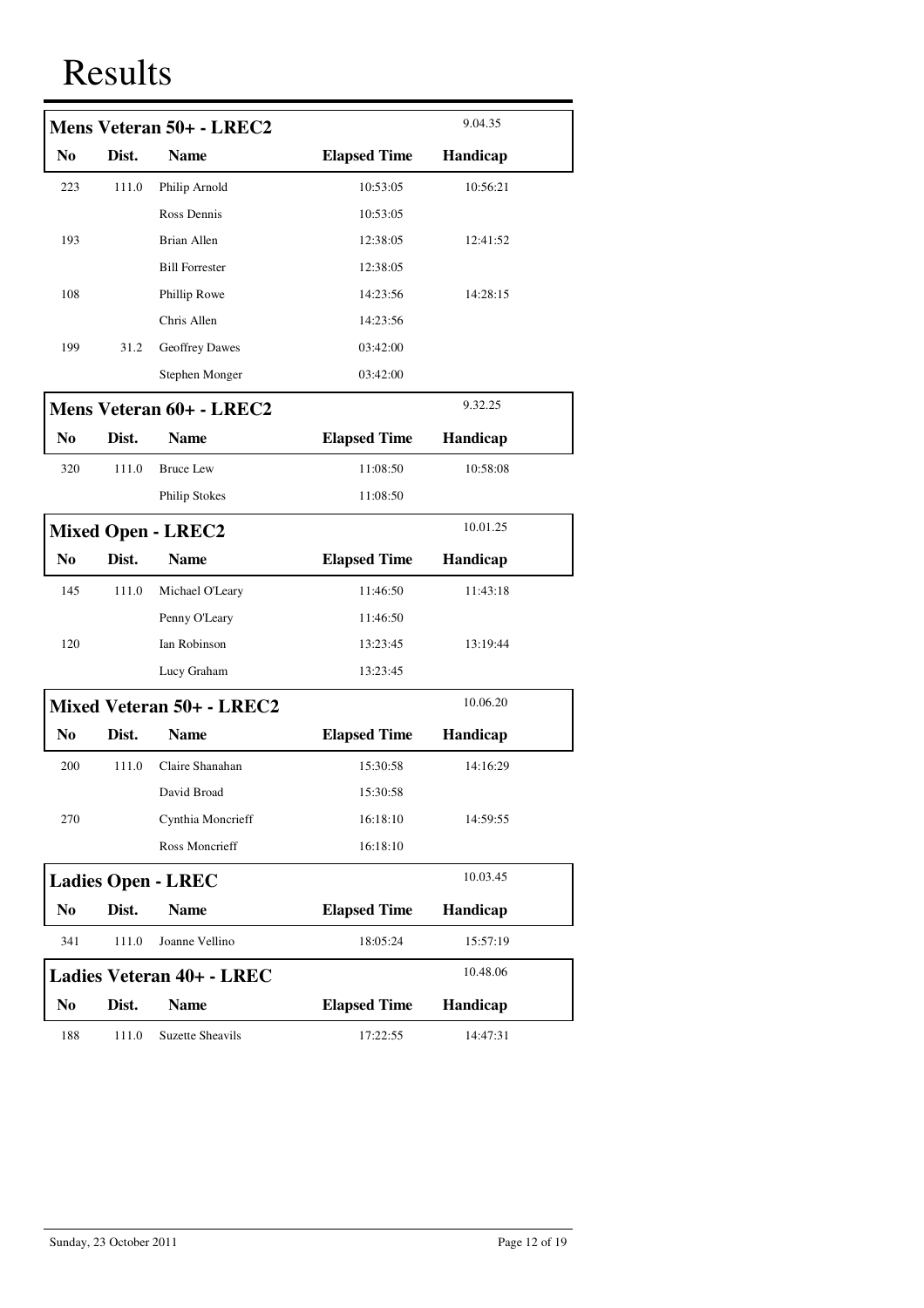|                | <b>Open-LREC</b> |                         |                     | 9.37.50  |
|----------------|------------------|-------------------------|---------------------|----------|
| N <sub>0</sub> | Dist.            | <b>Name</b>             | <b>Elapsed Time</b> | Handicap |
| 150            | 111.0            | Derek Chart             | 11:31:50            | 11:49:49 |
| 247            |                  | Geeb Smith              | 11:50:14            | 12:08:42 |
| 315            |                  | Fook-Chee Tam           | 12:30:24            | 12:49:55 |
| 327            |                  | Martin Vanderpoel       | 13:30:17            | 13:51:21 |
| 397            |                  | Craig Ryan              | 14:29:48            | 14:52:25 |
| 455            | 31.2             | <b>Ben Eastwood</b>     | 04:28:00            |          |
| 189            |                  | Simon Kelly             | 04:49:00            |          |
|                |                  | Mens Veteran 40+ - LREC |                     | 9.49.35  |
| N <sub>0</sub> | Dist.            | <b>Name</b>             | <b>Elapsed Time</b> | Handicap |
| 395            | 111.0            | Anton Jukich            | 10:48:40            | 10:45:25 |
| 391            |                  | John Boult              | 13:04:48            | 13:00:53 |
| 421            |                  | Dean Sorley             | 17:06:39            | 17:01:31 |
| 128            |                  | Alan Jones              | 17:07:39            | 17:02:31 |
| 165            | 31.2             | <b>Richard Fox</b>      | 04:37:00            |          |
|                |                  | Mens Veteran 50+ - LREC |                     | 10.05.10 |
| N <sub>0</sub> | Dist.            | <b>Name</b>             | <b>Elapsed Time</b> | Handicap |
| 242            | 111.0            | Philip Harmer           | 12:49:31            | 12:21:49 |
| 342            |                  | Ian Vaile               | 12:55:40            | 12:27:45 |
| 431            |                  | Campbell Tiley          | 13:01:22            | 12:33:14 |
| 177            |                  | <b>Richard Carey</b>    | 13:08:06            | 12:39:44 |
| 321            |                  | Mark Schroeder          | 13:37:00            | 13:07:35 |
| 202            |                  | Chris Foote             | 13:45:23            | 13:15:40 |
| 334            |                  | Anthony Grey            | 13:54:24            | 13:24:22 |
| 441            |                  | Tony Compton            | 13:57:42            | 13:27:33 |
| 107            |                  | <b>Timothy Ring</b>     | 16:48:08            | 16:11:50 |
| 449            | 31.2             | Lawry Brayne            | 04:28:00            |          |
|                |                  | Mens Veteran 60+ - LREC |                     | 10.10.31 |
| $\bf No$       | Dist.            | <b>Name</b>             | <b>Elapsed Time</b> | Handicap |
| 323            | 111.0            | Tom Simmat              | 09:59:07            | 09:25:34 |
| 121            |                  | David McPherson         | 12:18:20            | 11:36:59 |
| 318            |                  | Robert Collins          | 12:47:30            | 12:04:31 |
| 369            |                  | <b>Bill Taylor</b>      | 13:13:47            | 12:29:20 |
| 136            |                  | Leo Powell              | 15:17:36            | 14:26:13 |
| 151            | 31.2             | <b>Phillip Geddes</b>   | 03:24:00            |          |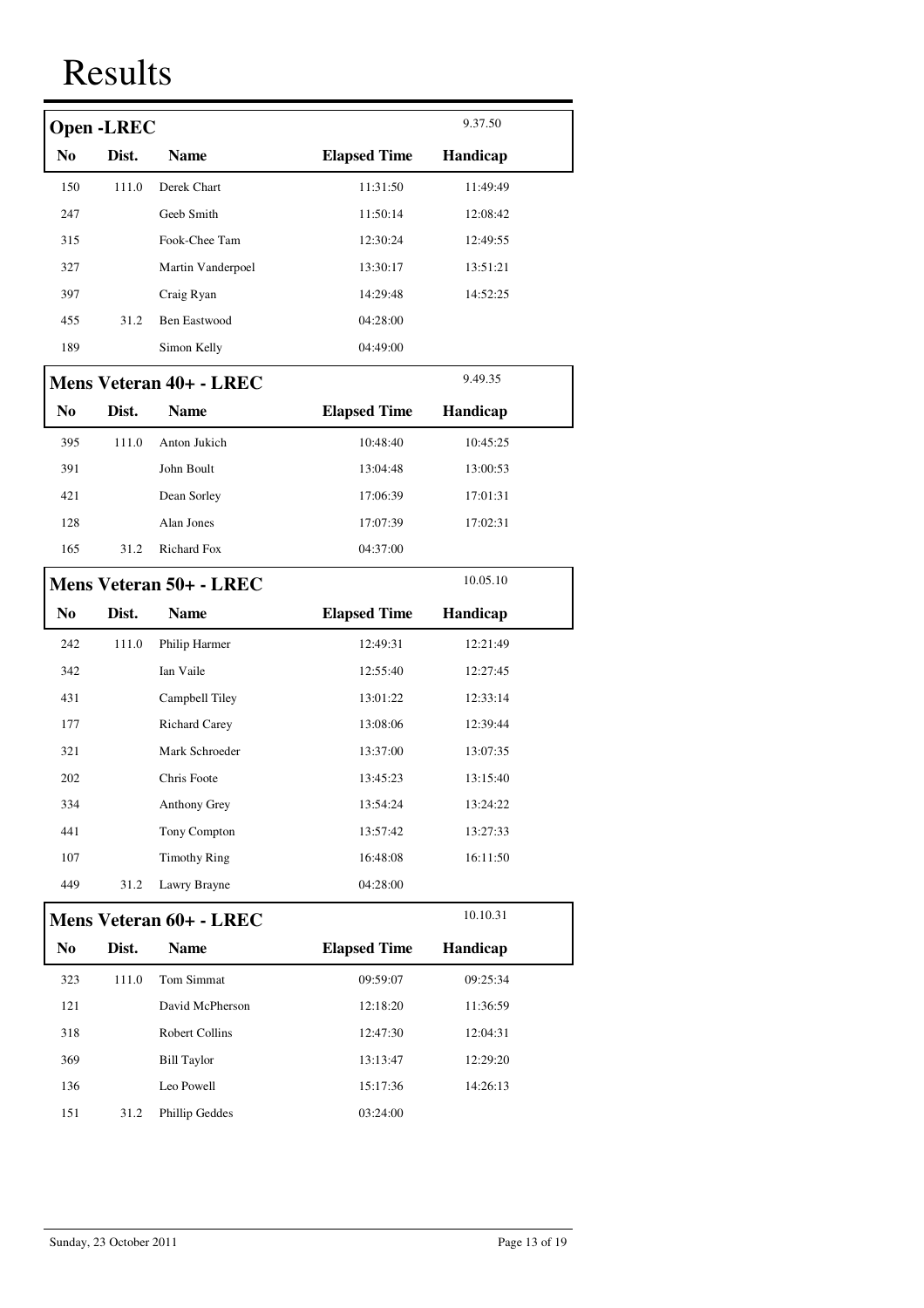| <b>Ladies Junior - MREC</b> |                  |                                  |                     |          |  |
|-----------------------------|------------------|----------------------------------|---------------------|----------|--|
| N <sub>0</sub>              | Dist.            | <b>Name</b>                      | <b>Elapsed Time</b> | Handicap |  |
| 414                         | 65.0             | Lucille Pointing                 | 10:44:00            |          |  |
| <b>Mens Junior - MREC</b>   |                  |                                  |                     | 13.29.26 |  |
| N <sub>0</sub>              | Dist.            | <b>Name</b>                      | <b>Elapsed Time</b> | Handicap |  |
| 401                         | 111.0            | Alan Blunt                       | 18:35:01            | 16:49:05 |  |
| 419                         | 88.2             | Joss Guyer                       | 14:20:00            |          |  |
|                             |                  | <b>Ladies Open - MREC</b>        |                     | 10.21.49 |  |
| N <sub>0</sub>              | Dist.            | <b>Name</b>                      | <b>Elapsed Time</b> | Handicap |  |
| 176                         | 111.0            | Kristy Benjamin                  | 10:07:48            | 08:46:58 |  |
| 119                         |                  | Kirsten Nicolle                  | 14:43:05            | 12:45:38 |  |
| 141                         |                  | Julia Murray                     | 18:05:24            | 15:41:03 |  |
|                             |                  | Ladies Veteran 40+ - MREC        |                     | 11.20.00 |  |
| N <sub>0</sub>              | Dist.            | <b>Name</b>                      | <b>Elapsed Time</b> | Handicap |  |
| 159                         | 111.0            | Elizabeth Van Reece              | 11:41:20            | 09:47:01 |  |
|                             |                  | <b>Ladies Veteran 50+ - MREC</b> |                     | 12.32.43 |  |
| N <sub>0</sub>              | Dist.            | <b>Name</b>                      | <b>Elapsed Time</b> | Handicap |  |
| 166                         | 111.0            | Robin Robertson                  | 16:48:18            | 13:33:42 |  |
| 214                         | 65.0             | Meg Thornton                     | 11:26:00            |          |  |
| 135                         | 31.2             | Liz Winn                         | 04:09:00            |          |  |
|                             | <b>Open-MREC</b> |                                  |                     | 9.18.22  |  |
| N <sub>0</sub>              | Dist.            | <b>Name</b>                      | <b>Elapsed Time</b> | Handicap |  |
| 437                         |                  | 111.0 Stephen Morrow             | 11:51:16            | 11:56:57 |  |
| 447                         |                  | Derek Simmonds                   | 12:47:50            | 12:53:59 |  |
| 110                         |                  | <b>Richard Yates</b>             | 14:00:12            | 14:06:55 |  |
| 290                         |                  | Anthony Jones                    | 17:24:21            | 17:32:42 |  |
| 291                         | 47.3             | Matthew Hellyer                  | 08:25:00            |          |  |
| 292                         |                  | Robert Schrader                  | 08:25:00            |          |  |
|                             |                  | <b>Mens Veteran 40+ - MREC</b>   |                     | 9.26.05  |  |
| No                          | Dist.            | <b>Name</b>                      | <b>Elapsed Time</b> | Handicap |  |
| 172                         | 111.0            | Tony Haines                      | 10:34:53            | 10:20:55 |  |
| 296                         |                  | Glenn MacFadyen                  | 16:59:58            | 16:37:32 |  |
| 148                         |                  | Owen Hurley                      | 17:02:48            | 16:40:18 |  |
| 298                         |                  | Clayton Crabtree                 | 17:02:48            |          |  |
| 163                         |                  | <b>Bob Phillips</b>              | 17:26:00            | 17:02:59 |  |
| 215                         | 65.0             | <b>Brian Yates</b>               | 08:47:00            |          |  |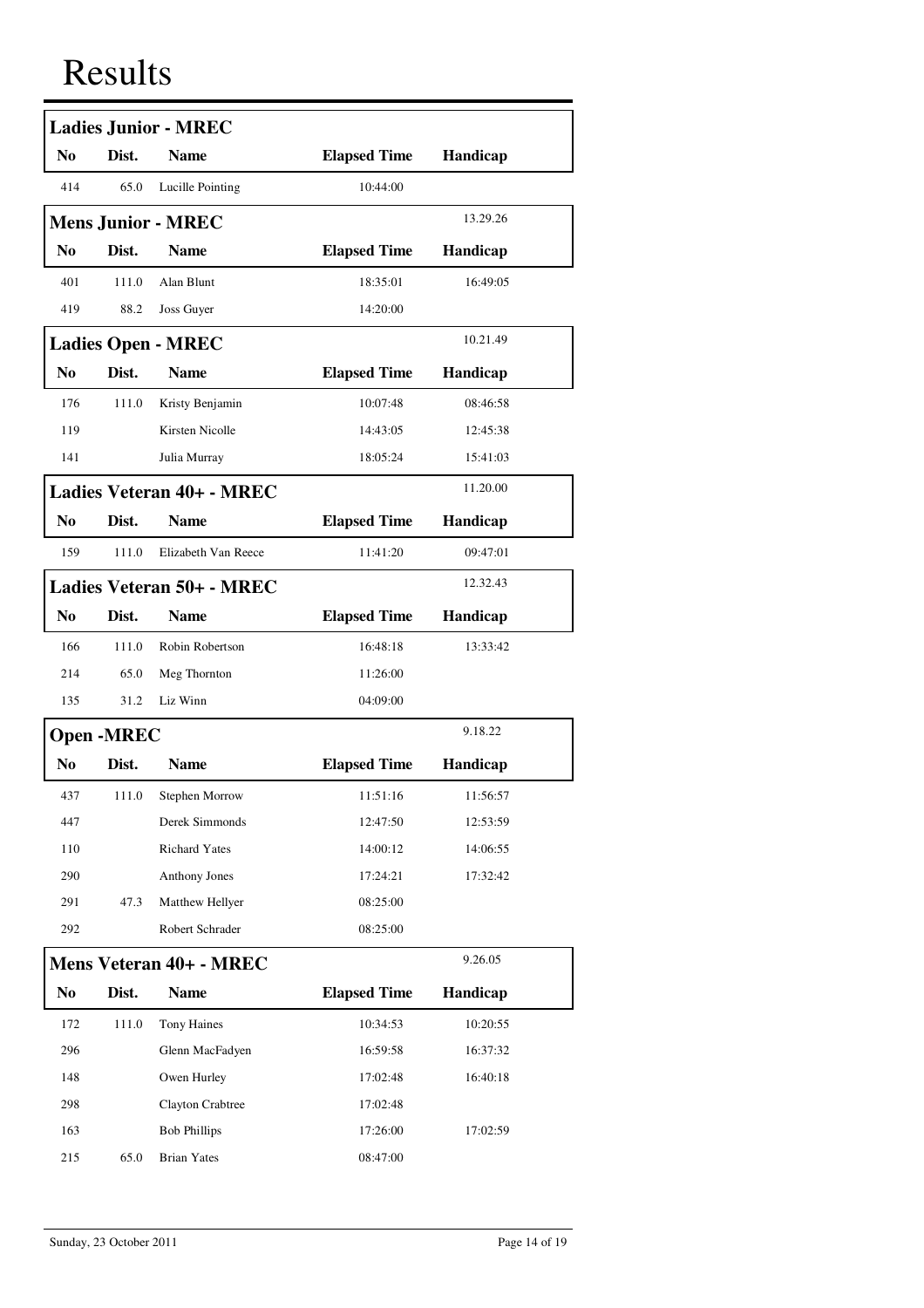|                |       | <b>Mens Veteran 50+ - MREC</b> |                     | 9.53.45  |
|----------------|-------|--------------------------------|---------------------|----------|
| N <sub>0</sub> | Dist. | <b>Name</b>                    | <b>Elapsed Time</b> | Handicap |
| 273            | 111.0 | Geoff Urquhart                 | 12:12:40            | 11:34:34 |
| 347            |       | Tony Mathers                   | 13:03:50            | 12:23:04 |
| 140            |       | David Merritt                  | 15:12:56            | 14:25:28 |
| 266            |       | Irving Underwood               | 17:38:19            | 16:43:17 |
| 122            | 26.2  | Michael Triguboff              | 04:22:00            |          |
|                |       | Mens Veteran 60 + MREC         |                     | 9.54.05  |
| N <sub>0</sub> | Dist. | <b>Name</b>                    | <b>Elapsed Time</b> | Handicap |
| 244            | 111.0 | Paul van Koesveld              | 12:50:20            | 11:54:52 |
| 104            |       | Jim Buckland                   | 13:26:18            | 12:28:15 |
| 236            |       | <b>Richard Cheetham</b>        | 15:10:53            | 14:05:18 |
| 196            |       | Glenn Keane                    | 16:04:44            | 14:55:16 |
|                |       | Mens Veteran 50+ Outrigger 1   |                     | 13.13.23 |
| N <sub>0</sub> | Dist. | <b>Name</b>                    | <b>Elapsed Time</b> | Handicap |
| 142            | 111.0 | Frank Kingma                   | 11:59:03            | 11:15:54 |
|                |       | Mens Veteran 50+ - Outrigger   |                     | 10.25.38 |
| N <sub>0</sub> | Dist. | <b>Name</b>                    | <b>Elapsed Time</b> | Handicap |
| 174            | 111.0 | <b>Richard Thomson</b>         | 14:56:39            | 14:31:33 |
|                |       | Joe Iacono                     | 14:56:39            |          |
|                |       | <b>Mixed Open Outrigger 2</b>  |                     | 12.30.58 |
| No             | Dist. | <b>Name</b>                    | <b>Elapsed Time</b> | Handicap |
| 386            | 111.0 | Mal Crosland                   | 11:45:55            | 11:19:06 |
|                |       | Karen Schofield                | 11:45:55            |          |
|                |       | <b>Ladies - Outrigger 6</b>    |                     | 12.05.06 |
| N <sub>0</sub> | Dist. | <b>Name</b>                    | <b>Elapsed Time</b> | Handicap |
| 218            | 111.0 | Ellen Zyla                     | 13:28:00            | 13:07:00 |
|                |       | Melissa Dunn                   | 13:28:00            |          |
|                |       | Mary Weaver                    | 13:28:00            |          |
|                |       | Tanya White                    | 13:28:00            |          |
|                |       | Maureen O'Neill                | 13:28:00            |          |
|                |       | Jonnie Swift                   | 13:28:00            |          |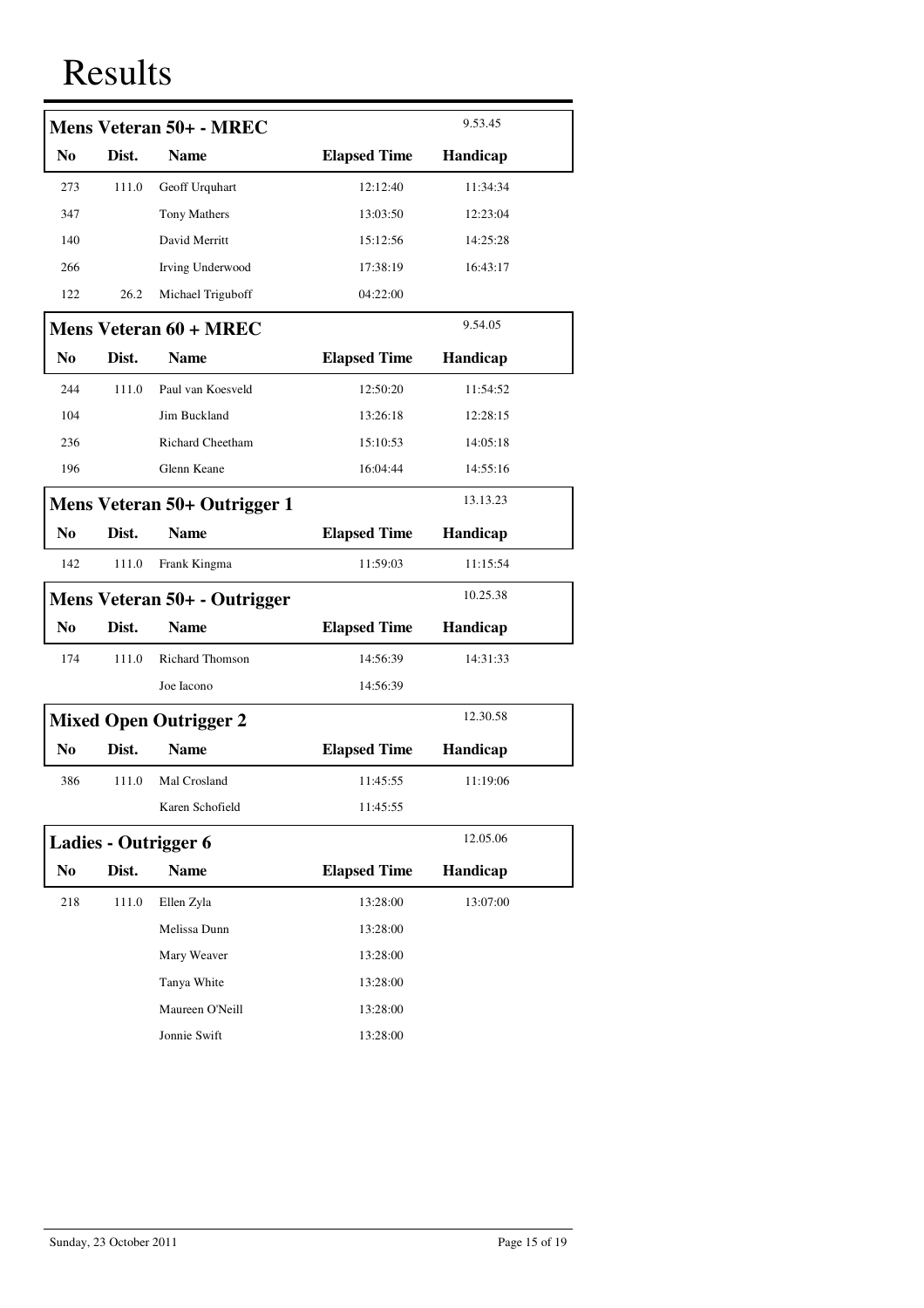|                | <b>Open - Outrigger 6</b> |                               |                     | 9.16.54  |
|----------------|---------------------------|-------------------------------|---------------------|----------|
| N <sub>0</sub> | Dist.                     | <b>Name</b>                   | <b>Elapsed Time</b> | Handicap |
| 434            | 111.0                     | Robert Clare                  | 09:49:55            | 11:07:47 |
|                |                           | Nathan Clare                  | 09:49:55            |          |
|                |                           | Ronald Swift                  | 09:49:55            |          |
|                |                           | Mark Weir                     | 09:49:55            |          |
|                |                           | Kurt Hill                     | 09:49:55            |          |
|                |                           | Anthony Palmer                | 09:49:55            |          |
|                |                           | <b>Mixed Open Outrigger 6</b> |                     | 10.42.05 |
| N <sub>0</sub> | Dist.                     | <b>Name</b>                   | <b>Elapsed Time</b> | Handicap |
| 283            | 111.0                     | Petr Valouch                  | 12:48:10            | 13:28:53 |
|                |                           | Vili Vunasau-Naivalu          | 12:48:10            |          |
|                |                           | Al McCubbin                   | 12:48:10            |          |
|                |                           | Lysa Peters                   | 12:48:10            |          |
|                |                           | Jessica NG                    | 12:48:10            |          |
|                |                           | Angela Finch                  | 12:48:10            |          |
| 454            |                           | Donna Hughes                  | 14:10:57            | 14:56:03 |
|                |                           | Nikki Robilliard              | 14:10:57            |          |
|                |                           | Gary Finnigan                 | 14:10:57            |          |
|                |                           | Melita Guy                    | 14:10:57            |          |
|                |                           | Mark Hodgson                  | 14:10:57            |          |
|                |                           | Jane Perkins                  | 14:10:57            |          |
|                |                           | <b>Ladies Junior - REC2</b>   |                     | 14.42.44 |
| N <sub>0</sub> | Dist.                     | <b>Name</b>                   | <b>Elapsed Time</b> | Handicap |
| 413            | 111.0                     | Hannah Grigg                  | 17:21:53            | 13:02:27 |
|                |                           | Sophie Dillon                 | 17:21:53            |          |
| 416            |                           | Lauren Bullen                 | 18:29:22            | 13:53:08 |
|                |                           | Jessica Watters               | 18:29:22            |          |
| 405            |                           | Alyssa Goode                  | 18:29:34            | 13:53:17 |
|                |                           | Millie Brissett               | 18:29:34            |          |
| 417            | 31.2                      | Meridee Eagar                 | 06:15:00            |          |
|                |                           | Anna Kennedy                  | 06:15:00            |          |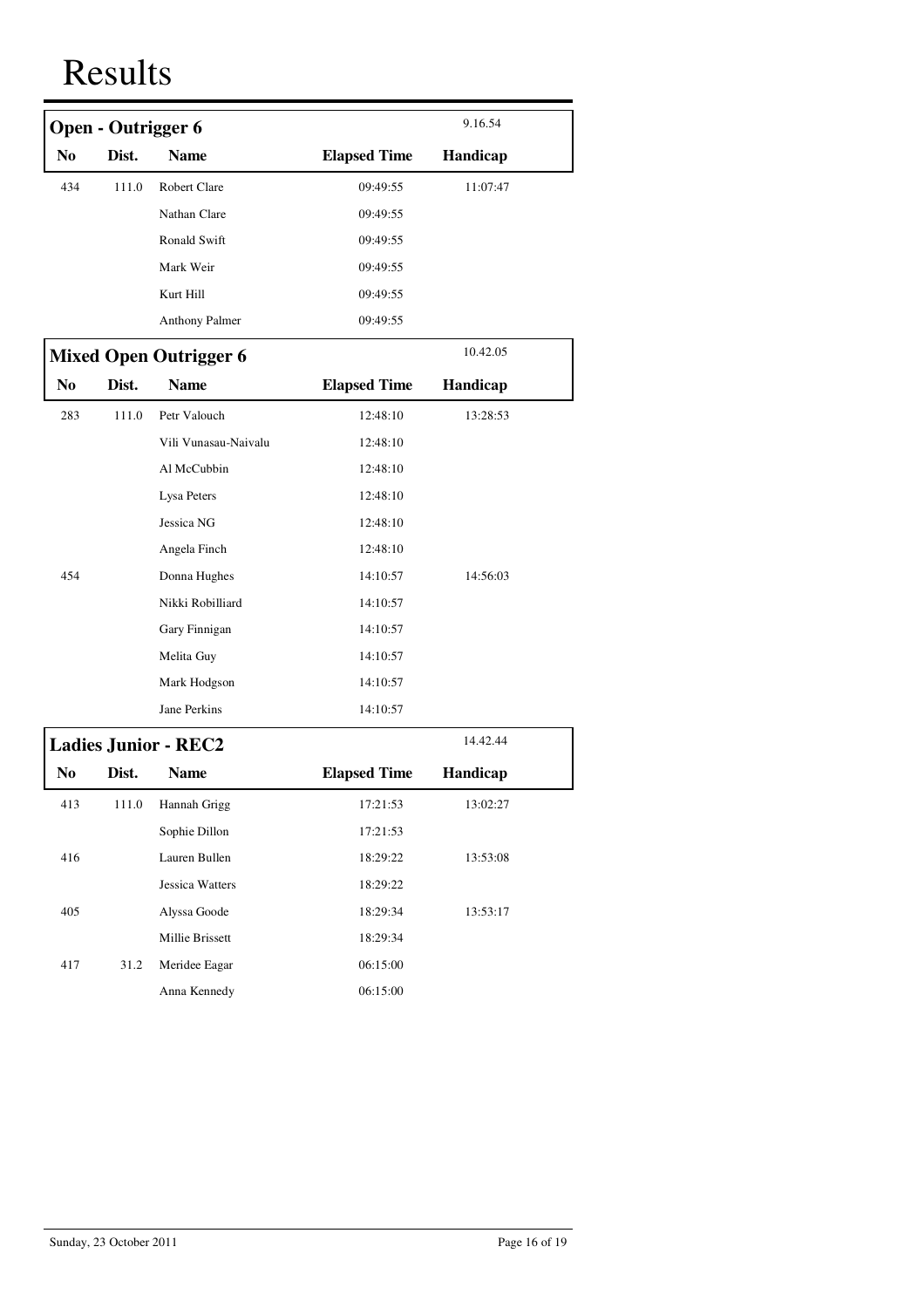| 8.57.19<br>Open - REC2 |                         |                         |                     |          |  |  |
|------------------------|-------------------------|-------------------------|---------------------|----------|--|--|
| N <sub>0</sub>         | Dist.                   | <b>Name</b>             | <b>Elapsed Time</b> | Handicap |  |  |
| 302                    | 111.0                   | Andrew Wright           | 14:24:59            | 14:04:13 |  |  |
|                        |                         | Mark Willson            | 14:24:59            |          |  |  |
| 424                    |                         | Terry Natt              | 16:35:33            | 16:11:39 |  |  |
| 324                    |                         | <b>Tristan Langton</b>  | 17:09:04            | 16:44:22 |  |  |
|                        |                         | Howard Langton          | 17:09:04            |          |  |  |
| 154                    |                         | Grant Giuliani          | 17:27:46            | 17:02:37 |  |  |
|                        |                         | Sean Macgugan           | 17:27:46            |          |  |  |
|                        | <b>Open - SREC</b>      |                         |                     | 9.45.59  |  |  |
| N <sub>0</sub>         | Dist.                   | <b>Name</b>             | <b>Elapsed Time</b> | Handicap |  |  |
| 365                    | 111.0                   | <b>Bob Kenderes</b>     | 15:07:58            | 13:58:03 |  |  |
| 430                    |                         | <b>Edward Nielsen</b>   | 17:38:32            | 16:17:02 |  |  |
| 281                    | 59.0                    | Jeff Nakajima           | 10:30:00            |          |  |  |
| 429                    |                         | <b>Matt Littley</b>     | 10:30:00            |          |  |  |
|                        | Open - SSK1             |                         |                     | 8.57.10  |  |  |
| N <sub>0</sub>         | Dist.                   | <b>Name</b>             | <b>Elapsed Time</b> | Handicap |  |  |
| 201                    | 111.0                   | Daniel Kelton           | 11:51:55            | 12:02:36 |  |  |
| 186                    |                         | <b>Antony Cansick</b>   | 12:24:09            | 12:35:19 |  |  |
| 246                    |                         | <b>Matt Slattery</b>    | 12:24:09            |          |  |  |
| 364                    |                         | Shay Deguara            | 12:54:27            | 13:06:04 |  |  |
|                        |                         | Mens Veteran 40+ - SSK1 |                     | 9.18.50  |  |  |
| N <sub>0</sub>         | Dist.                   | <b>Name</b>             | <b>Elapsed Time</b> | Handicap |  |  |
| 160                    |                         | 111.0 Eddie Macinante   | 12:08:06            | 11:57:11 |  |  |
|                        |                         | Mens Veteran 40+ - SSK2 |                     | 8.56.06  |  |  |
| No                     | Dist.                   | <b>Name</b>             | <b>Elapsed Time</b> | Handicap |  |  |
| 209                    | 111.0                   | <b>Gary Dingley</b>     | 13:57:03            | 15:00:40 |  |  |
|                        |                         | <b>Brett Hodge</b>      | 13:57:03            |          |  |  |
|                        | <b>Mixed Open - TC2</b> |                         |                     | 10.36.06 |  |  |
| N <sub>0</sub>         | Dist.                   | <b>Name</b>             | <b>Elapsed Time</b> | Handicap |  |  |
| 335                    | 111.0                   | Kel Watt                | 18:11:53            | 16:03:02 |  |  |
|                        |                         | Diana Dent              | 18:11:53            |          |  |  |
|                        | Open - TK1              |                         |                     | 9.27.57  |  |  |
| N <sub>0</sub>         | Dist.                   | <b>Name</b>             | <b>Elapsed Time</b> | Handicap |  |  |
| 337                    | 111.0                   | <b>Brad Reynolds</b>    | 14:14:26            | 14:17:00 |  |  |
| 175                    |                         | Chris Van Lint          | 14:36:27            | 14:39:05 |  |  |
| 426                    |                         | Gray Thorn              | 14:51:36            | 14:54:16 |  |  |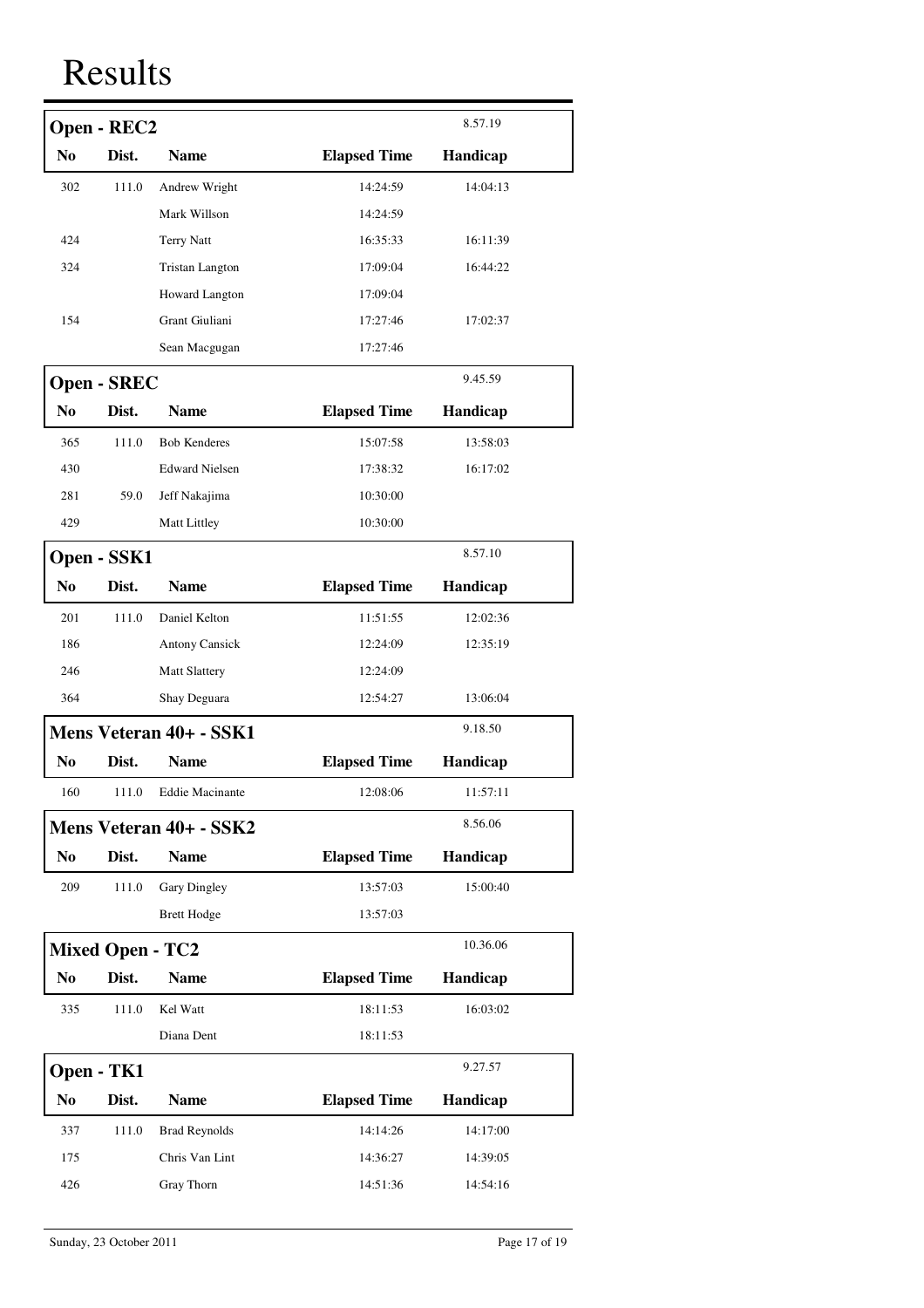|                |            | Mens Veteran 40+ - TK1   |                     | 9.27.45         |
|----------------|------------|--------------------------|---------------------|-----------------|
| N <sub>0</sub> | Dist.      | <b>Name</b>              | <b>Elapsed Time</b> | Handicap        |
| 173            | 65.0       | David Lucas              | 08:37:00            |                 |
|                |            | Mixed Veteran 50+ - TK2  |                     | 10.18.24        |
| N <sub>0</sub> | Dist.      | <b>Name</b>              | <b>Elapsed Time</b> | Handicap        |
| 322            | 111.0      | Adele Walker             | 11:52:34            | 10:57:42        |
|                |            | <b>Stewart Nicol</b>     | 11:52:34            |                 |
|                |            | Ladies Veteran 40+ - UN1 |                     | 13.12.14        |
| N <sub>0</sub> | Dist.      | <b>Name</b>              | <b>Elapsed Time</b> | <b>Handicap</b> |
| 367            | 31.2       | Joy Robinson             | 04:14:00            |                 |
|                | Open - UN1 |                          |                     | 8.51.57         |
| N <sub>0</sub> | Dist.      | <b>Name</b>              | <b>Elapsed Time</b> | Handicap        |
| 366            | 111.0      | <b>Richard Robinson</b>  | 09:15:30            | 10:11:36        |
|                |            | Mens Veteran 40+ - UN1   |                     | 8.57.42         |
| N <sub>0</sub> | Dist.      | <b>Name</b>              | <b>Elapsed Time</b> | Handicap        |
| 180            | 111.0      | Cary Sandell             | 16:44:22            | 17:52:40        |
| 224            | 65.0       | <b>Bruce Goodall</b>     | 06:38:00            |                 |
|                |            | Mens Veteran 50+ - UN1   |                     | 8.57.42         |
| N <sub>0</sub> | Dist.      | <b>Name</b>              | <b>Elapsed Time</b> | Handicap        |
| 293            | 111.0      | Tony Hystek              | 09:28:52            | 09:48:47        |
| 178            |            | Paul Hartlipp            | 13:57:53            | 14:27:13        |
|                |            | Mens veteran 60+ - UN1   |                     |                 |
| No             | Dist.      | <b>Name</b>              | <b>Elapsed Time</b> | Handicap        |
| 277            | 111.0      | Terry Reilly             | 13:02:45            | 13:12:56        |
|                | Open - UN2 |                          |                     | 8.29.43         |
| No             | Dist.      | <b>Name</b>              | <b>Elapsed Time</b> | Handicap        |
| 375            | 111.0      | <b>Scott Miles</b>       | 07:50:10            | 09:02:34        |
|                |            | Damien Daley             | 07:50:10            |                 |
| 299            |            | Lee Wright               | 09:49:15            | 11:20:00        |
|                |            | Jo Dounias               | 09:49:15            |                 |
| 378            |            | <b>Brett Clancy</b>      | 10:50:13            | 12:30:21        |
|                |            | Val Titov                | 10:50:13            |                 |
| 143            |            | Joel Turner              | 12:32:25            | 14:28:17        |
|                |            | Reece Turner             | 12:32:25            |                 |